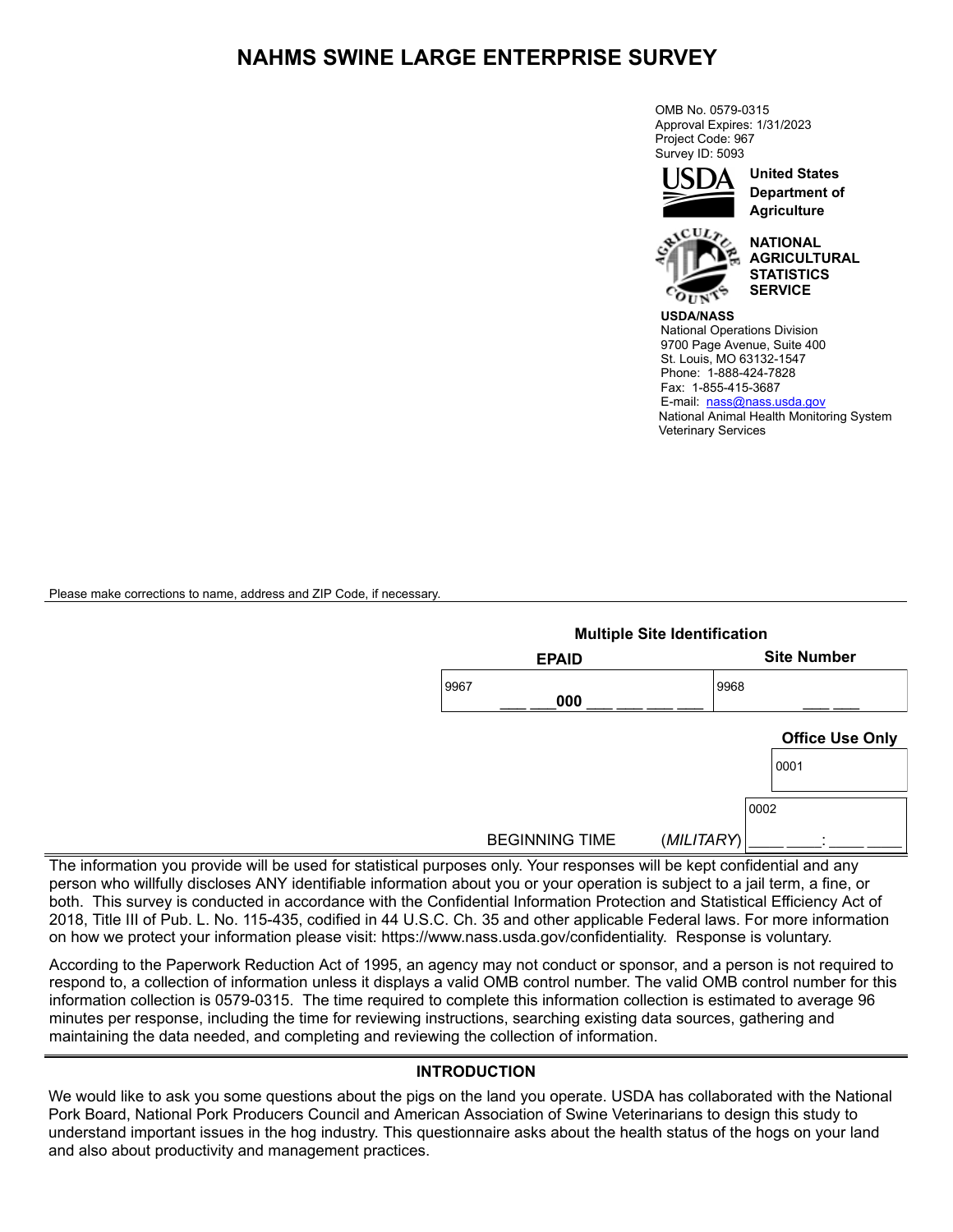### **NOTE: The questions in all sections pertain to what is done on THIS Site**

## **SECTION 1 - SITE INVENTORY**

|    | 1. Of the total swine on hand June 1, 2021 on this site, how many were: (Enter Zero if None) |     | Head |
|----|----------------------------------------------------------------------------------------------|-----|------|
| a. | Sows, unmated replacement gilts and bred gilts in the breeding herd?                         | ÷   | 0100 |
| b. | Unmated replacement gilts for breeding not yet in the breeding herd, such as those in a Gilt | +   | 0101 |
| C. |                                                                                              |     | 0102 |
| d. |                                                                                              |     | 0103 |
| е. |                                                                                              |     | 0104 |
| f. |                                                                                              |     | 0105 |
| g. | Market hogs 60 pounds and over, EXCLUDING cull sows, gilts, and boars?                       |     | 0106 |
| h. |                                                                                              | $=$ | 0107 |
|    |                                                                                              |     |      |

| 2. Which of the following describes your day-to-day responsibilities on this pig site? (Enter Code from | 0108 |
|---------------------------------------------------------------------------------------------------------|------|
| List 1 below).                                                                                          |      |

| <b>LIST 1 - PRIMARY ROLE</b>                      |                                                     |  |  |  |
|---------------------------------------------------|-----------------------------------------------------|--|--|--|
| 1 - Contractor that owns the swine                | 5 - Farm manager/herdsman                           |  |  |  |
| 2 - Contractee that raises or manages the swine   | 6 - Company Veterinarian                            |  |  |  |
| 3 - Independent producer who markets on their own | 7 - Private or Other Veterinarian                   |  |  |  |
| 4 - Independent producer who markets through a    | 8 - Other-include combination of above responses if |  |  |  |
| cooperative                                       | applicable (Specify: 5108                           |  |  |  |

**Code**

## **SECTION 2 - BREEDING AND PREWEANING ANIMAL MANAGEMENT**

#### 1. Between **December 1, 2020** and **May 31, 2021** (Check Yes or No for both)

|                                  | 0200 | Yes | No |
|----------------------------------|------|-----|----|
| b. Were any sows or gilts bred?. | 0201 | Yes | No |

#### **If Items 1a and 1b BOTH = NO, SKIP to Section 3**

#### **NOTE: Items 2 through 6 ask about what is generally or currently done.**

**NOTE: For the purpose of this study, all-in/all-out management means that every single animal is removed from a room, building, or site, and the pig areas are then cleaned and disinfected before any new animals arrive. If a facility (room, building, or site) is never completely empty of swine, the management approach is referred to as continual flow.**

|                                                                                            |                                                                                            | <b>Gestation</b> |      | <b>Farrowing</b> |
|--------------------------------------------------------------------------------------------|--------------------------------------------------------------------------------------------|------------------|------|------------------|
| How do <b>most</b> sows and gilts flow through the (column heading) phase? (Enter<br>2.    |                                                                                            | 0202             | 0203 |                  |
| <b>LIST 2 - Flow Management</b>                                                            |                                                                                            |                  |      |                  |
| l 1 - Continual flow<br>2 - All swine removed, but swine areas not cleaned and disinfected | 3 - All-in/all-out by room<br>4 - All-in/all-out by building<br>5 - All-in/all-out by site |                  |      |                  |

 $\mathfrak{D}$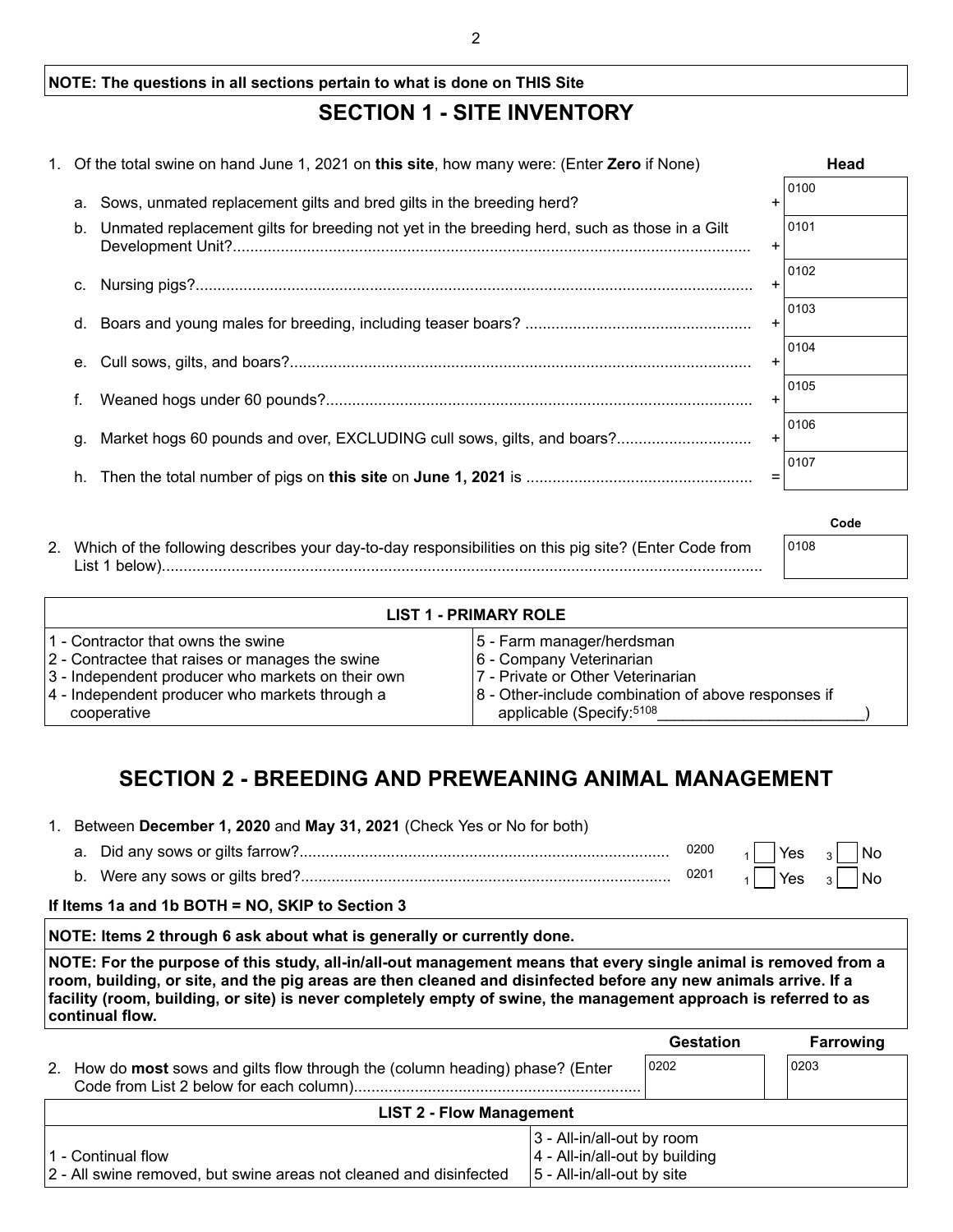### 3

# **SECTION 2 - BREEDING AND PREWEANING ANIMAL MANAGEMENT (continued)**

|                                                                                                                                                                                               | <b>Gestation</b>         | Farrowing         |
|-----------------------------------------------------------------------------------------------------------------------------------------------------------------------------------------------|--------------------------|-------------------|
| 3. Which type of facility is used for the most animals in the (column heading)                                                                                                                | 0204                     | 0205              |
| <b>LIST 3 - Facility Type</b>                                                                                                                                                                 |                          |                   |
| 1 - Total confinement with mechanical ventilation<br>4 - Other (Specify:<br>2 - Open building with no outside access                                                                          | Gestation 5204           |                   |
| 3 - Open building with outside access                                                                                                                                                         | Farrowing 5205           |                   |
| NOTE: The next three Items refer to the specific facility reported in Item 3 for each applicable phase.                                                                                       |                          |                   |
| 4. How was manure from most animals collected and handled in this (column<br>heading) facility? (Enter Code from List 4 below for each column)                                                | <b>Gestation</b><br>0206 | Farrowing<br>0207 |
| <b>LIST 4 - Manure Collection and Handling</b>                                                                                                                                                |                          |                   |
| 5 - Hand-cleaned<br>1 - None<br>6 - Flush-under slats<br>2 - Deep pit holding<br>3 - Shallow pit holding<br>7 - Flush-open gutter<br>4 - Mechanical scraper or tractor<br>8 - Other (Specify: | Gestation 5206           |                   |
|                                                                                                                                                                                               | Farrowing 5207           |                   |
|                                                                                                                                                                                               | <b>Gestation</b>         | <b>Farrowing</b>  |
| 5. How was manure from <b>most</b> animals <b>stored and treated</b> in this (column heading) $ 0208 $                                                                                        |                          | 0209              |
| <b>LIST 5 - Manure Storage and Treatment</b>                                                                                                                                                  |                          |                   |
| 1 - None<br>6 - Earthen Treatment lagoon<br>7 - Solid storage<br>2 - Daily haul and spread<br>3 - Composting<br>8 - Below Building in a Deep Pit<br>4 - Earthen Manure storage pond           |                          |                   |
| 5 - Formed Liquid/Slurry Storage tank<br>9 - Other (Specify:                                                                                                                                  | Gestation 5208           |                   |
|                                                                                                                                                                                               | Farrowing 5209           |                   |
| 6. Which type of housing is used for most animals in the (column heading) facility?                                                                                                           | <b>Gestation</b><br>0210 | Farrowing<br>0211 |
| <b>LIST 6 - Housing</b>                                                                                                                                                                       |                          |                   |
| 1 - Individual stalls or crates<br>3 - Other (Specify:<br>2 - Group housing such as in pens                                                                                                   | Gestation 5210           |                   |
|                                                                                                                                                                                               | Farrowing 5211           |                   |
| If Item 6 = 2, CONTINUE for that phase; otherwise SKIP to Item 8                                                                                                                              |                          |                   |
| What percent of animals housed in groups in the (column heading) facility<br>$\mathcal{L}$ .                                                                                                  | <b>Gestation</b>         | Farrowing         |
| а.                                                                                                                                                                                            |                          | $+ 0217$          |
| b.                                                                                                                                                                                            | 0213                     | $+ 0218$          |
| c.                                                                                                                                                                                            | 0214                     | $+ 0219$          |
| d.                                                                                                                                                                                            | 0215                     | $+ 0220$          |
| (Specify: 5216<br>Other feeding methods?<br>$\ddot{}$<br>е.                                                                                                                                   | 0216                     | 0221<br>$+$       |
|                                                                                                                                                                                               |                          |                   |
| Total (Should equal 100%) =                                                                                                                                                                   | 100%                     | $=$<br>100%       |
|                                                                                                                                                                                               |                          | Head              |
| Between December 1, 2020 and May 31, 2021 how many breeding females (e.g., replacement gilts)<br>8.                                                                                           |                          | 0222              |
| If Item 8 = ZERO, SKIP to Item 15                                                                                                                                                             |                          |                   |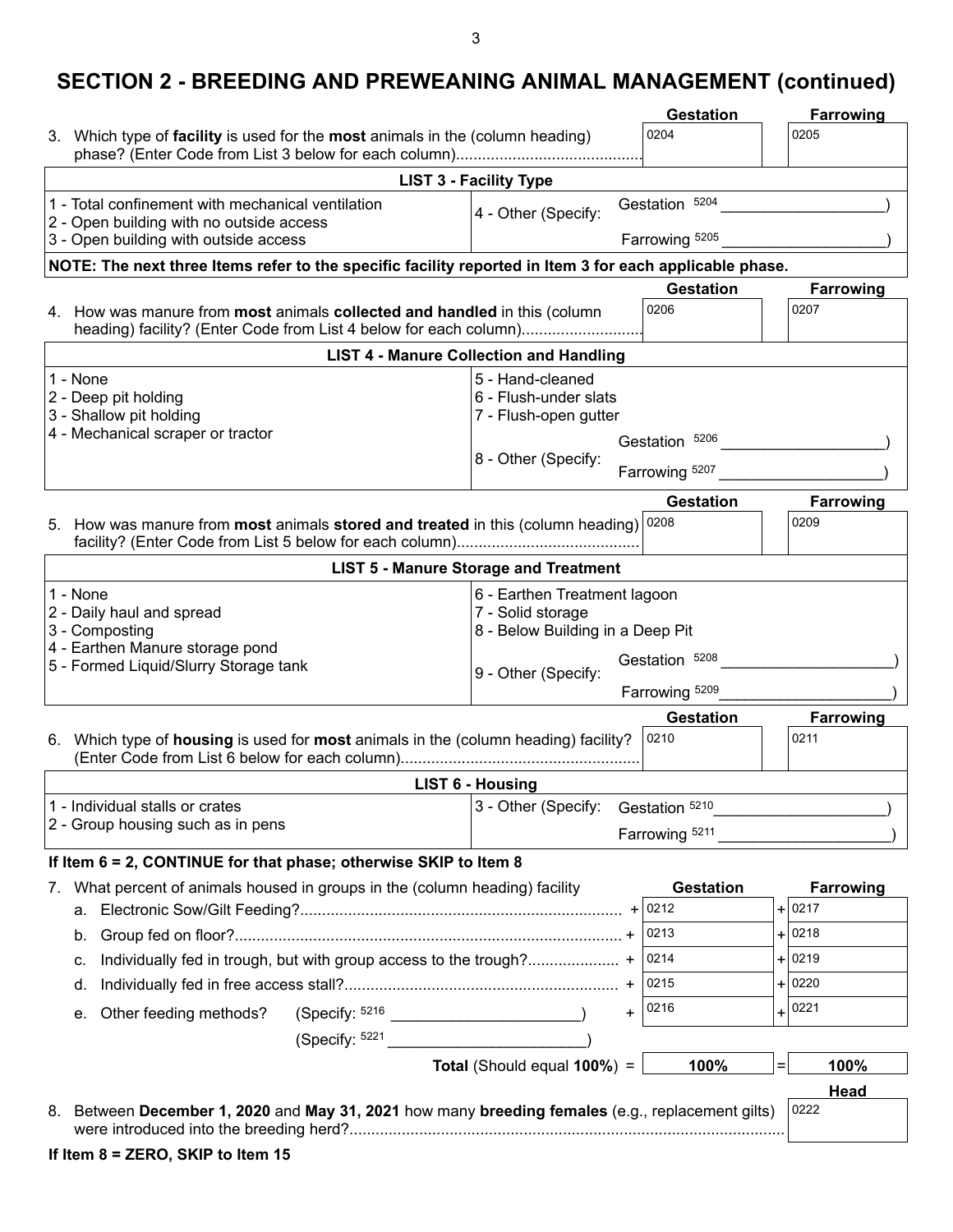|                                                                                                                                                                                              | <b>Groups</b>          |
|----------------------------------------------------------------------------------------------------------------------------------------------------------------------------------------------|------------------------|
| Between December 1, 2020 and May 31, 2021, how many groups of breeding females were<br>9.<br>introduced into the breeding herd as breeding animals?                                          | 0223                   |
|                                                                                                                                                                                              | Weeks                  |
| 10. In number of weeks, what was the average age of the (Item 8) breeding females when they were<br>introduced into the breeding herd and commingled with other sows?                        | 0224                   |
| 11. Were the newly arriving breeding females always, sometimes or never put through an isolation or quarantine process<br>when being introduced to the breeding herd?                        |                        |
| 0225<br>Always                                                                                                                                                                               |                        |
| 2<br>Sometimes                                                                                                                                                                               |                        |
| 3<br>Never                                                                                                                                                                                   | <b>Days</b>            |
|                                                                                                                                                                                              | 0226                   |
| 0227<br>12. Were all, some or none of the newly arriving breeding females tested<br>All<br>Some<br>for disease either on or before introduction to the breeding herd?<br>1<br>2 <sup>1</sup> | None<br>3 <sup>1</sup> |
| If Item 12 = None, SKIP to Item 14                                                                                                                                                           |                        |
| 13. For which diseases were any newly arriving <b>breeding females</b> tested? (Check Yes<br>or No for all)                                                                                  |                        |
| 0228<br>Yes<br>$\overline{1}$                                                                                                                                                                | No<br>$\overline{3}$   |
| 0229<br>Yes<br>$\overline{A}$<br>b.                                                                                                                                                          | No<br>3                |
| 0230<br>Yes<br>C.                                                                                                                                                                            | No<br>3                |
| 0231<br>Yes<br>d. Other? (Specify: 5231<br><u> 1989 - Paris Alexandri, prima amerikana amerikana amerikana amerikana amerikana amerikana amerikana amerikana</u>                             | No<br>3                |
| 14. Between December 1, 2020 and May 31, 2021 were any of the following<br>acclimatization procedures used for ANY newly arriving <b>breeding females</b> ? (Check<br>Yes or No for all)     |                        |
| 0232<br>Yes<br>a.                                                                                                                                                                            | No<br>3                |
| 0233<br>Yes<br>b.                                                                                                                                                                            | No<br>3                |
| 0234<br>Yes<br>с.                                                                                                                                                                            | No<br>3                |
| 0235<br>Yes<br>d.                                                                                                                                                                            | No<br>3                |
| 0236<br>Yes<br>е.                                                                                                                                                                            | No                     |
| 0237<br>Other? (Specify: 5237<br>Yes<br>f.<br><u> 1989 - Johann John Stein, mars eta ingilar eta ingilaria (h. 1989).</u>                                                                    | No<br>3                |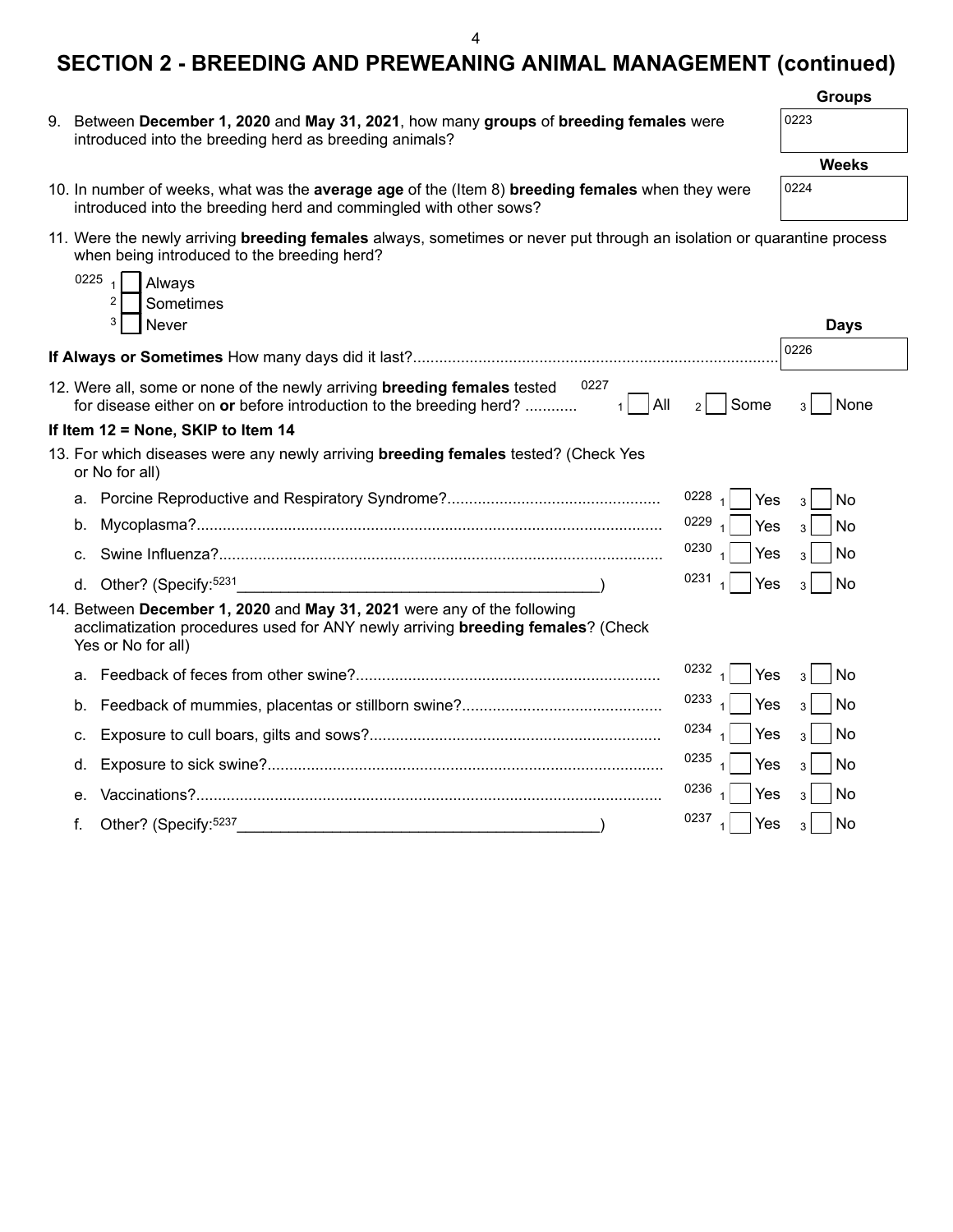| NOTE: For the purposes of this study, a service is one or more matings in the same heat cycle or estrous period.                                                                 |                                        |                                       |
|----------------------------------------------------------------------------------------------------------------------------------------------------------------------------------|----------------------------------------|---------------------------------------|
|                                                                                                                                                                                  | <b>Sows</b>                            | <b>Gilts</b>                          |
| 15. Between December 1, 2020 and May 31, 2021, how many (column<br>heading) were serviced?                                                                                       | 0238                                   | 0239                                  |
| 16. Between December 1, 2020 and May 31, 2021, were ANY of the following<br>breeding methods used for (column heading) (Check Yes or No for all)                                 | <b>Sows</b>                            | <b>Gilts</b>                          |
|                                                                                                                                                                                  | 0240                                   | 0244                                  |
| а.                                                                                                                                                                               | $\vert$ 1<br>No<br>Yes<br>3            | Yes $3$<br>No                         |
| b.                                                                                                                                                                               | 0241<br>$\mathbf{1}$<br>Yes<br>No<br>3 | 0245<br>Yes $3$<br>No<br>$\mathbf{1}$ |
|                                                                                                                                                                                  | 0242                                   | 0246                                  |
| Pen-mate with multiple females and one or more boars?<br>C.                                                                                                                      | $\vert$ 1<br>Yes<br>No<br>3            | Yes $3$<br>No                         |
|                                                                                                                                                                                  | 0243                                   | 0247                                  |
| d.                                                                                                                                                                               | Yes<br>No<br>$\mathbf{1}$<br>3         | Yes<br>No<br>3<br>1 <sup>1</sup>      |
| (Specify: 5243                                                                                                                                                                   |                                        |                                       |
| (Specify: 5247                                                                                                                                                                   |                                        |                                       |
| If Item 16a is "No" for both Sows and Gilts, SKIP to Item 19                                                                                                                     |                                        |                                       |
| 17. Between December 1, 2020 and May 31, 2021, was any of the semen used for artificial insemination: (Check Yes or No<br>for all)                                               |                                        |                                       |
| а.                                                                                                                                                                               | $0248$ $1$                             | Yes<br>No<br>3                        |
| b.                                                                                                                                                                               | 0249 $_1$                              | Yes<br>No<br>$\mathbf{3}$             |
| C.                                                                                                                                                                               | 0250 $_1$                              | Yes<br>No<br>$\overline{3}$           |
| 18. Between December 1, 2020 and May 31, 2021, was any of the semen used for artificial insemination TESTED at ANY<br>time for the following diseases? (Check Yes or No for all) |                                        |                                       |
| а.                                                                                                                                                                               | 0251 $_1$<br>Yes                       | No<br>DK<br>4                         |
| b.                                                                                                                                                                               | 0252 $_1$<br>Yes                       | No<br>DK<br>3<br>4                    |
| c.                                                                                                                                                                               | 0253 $_1$<br>Yes                       | DK<br>No<br>$\overline{\mathbf{4}}$   |
| d. Other? (Specify: 5254<br>$\overline{\phantom{a}}$                                                                                                                             | 0254<br>Yes                            | No<br>DK                              |
| 19. Between December 1, 2020 and May 31, 2021: (Enter Zero if None)                                                                                                              |                                        | Head                                  |
| How many sows and gilts farrowed, counting each time a sow farrowed separately?<br>а.                                                                                            |                                        | 0255                                  |
| How many total piglets were born, including stillborn piglets and mummies?<br>b.                                                                                                 |                                        | 0256                                  |
| с.                                                                                                                                                                               |                                        | 0257                                  |
| Of the (Item 19c) piglets born alive, how many have been or will be weaned?<br>d.                                                                                                |                                        | 0258                                  |
|                                                                                                                                                                                  |                                        |                                       |
| 20. Subtract Item 19d from Item 19c and enter result. This is the number of preweaning deaths that                                                                               |                                        | Head<br>0259                          |
|                                                                                                                                                                                  |                                        |                                       |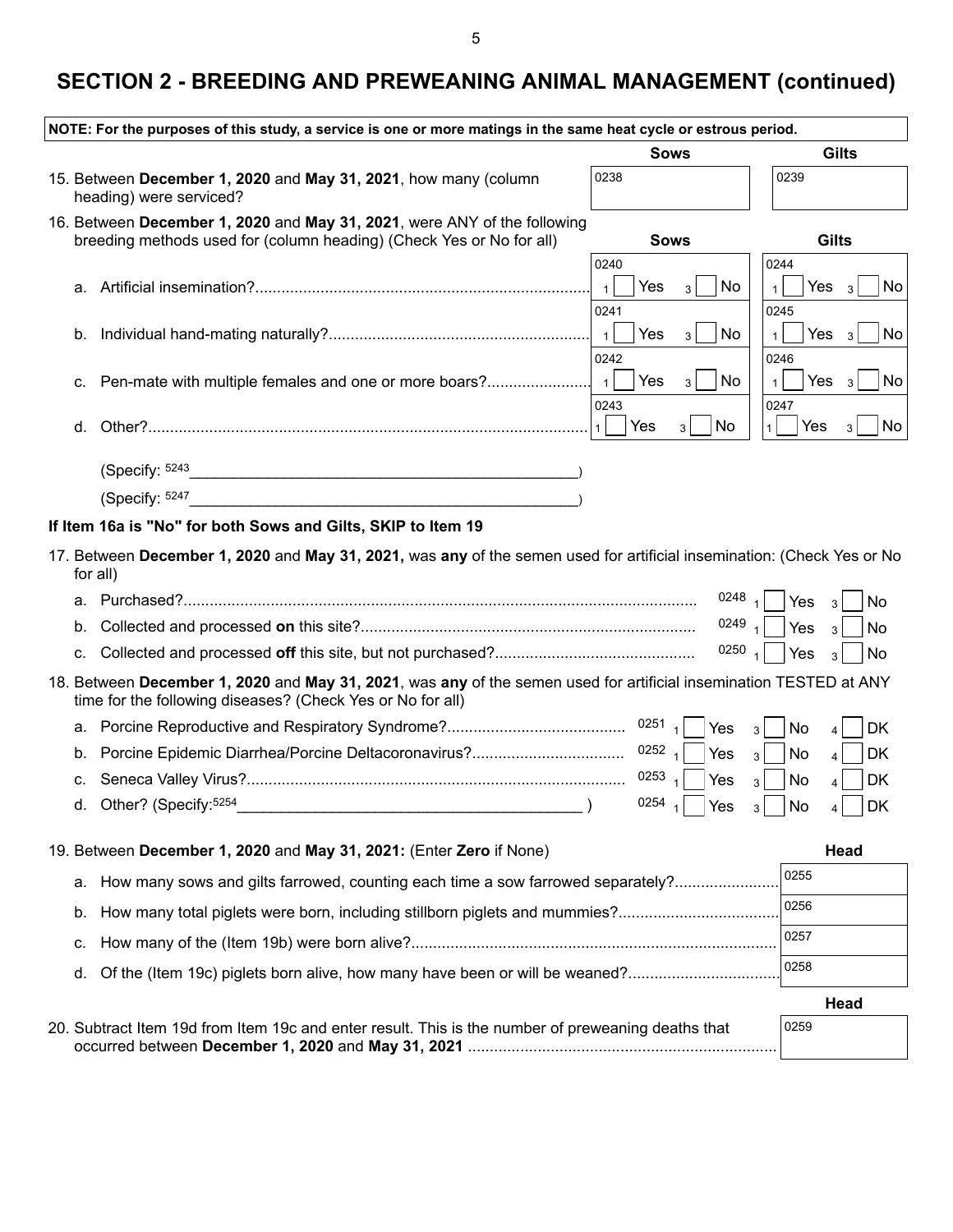21. Of the (Item 20) piglets that died, what percent were disposed of by: (Enter **Zero** if None in a disposal type)

|                                                                                   |           | <b>Percent</b> |
|-----------------------------------------------------------------------------------|-----------|----------------|
|                                                                                   |           | 0260           |
|                                                                                   |           | 0261           |
| c. Renderer pickup ON this site such as a "dead box" at the end of the driveway?+ |           | 0262           |
|                                                                                   |           | 0263           |
|                                                                                   |           | 0264           |
|                                                                                   |           | 0265           |
|                                                                                   | $\ddot{}$ | 0266           |
| <b>Total</b> (Should equal 100%) =                                                |           | 100%           |

22. Of the (Item 20) piglets that died, how many head or what percent of the preweaning deaths were **primarily** due to: (Enter **Zero** if None)

|                |                                                                                              | Head     | <b>OR</b> | <b>Percent</b> |
|----------------|----------------------------------------------------------------------------------------------|----------|-----------|----------------|
| a <sub>1</sub> |                                                                                              |          |           | 0274           |
| b.             |                                                                                              |          |           | 0275           |
| C.             |                                                                                              |          |           | 0276           |
| d.             |                                                                                              |          |           | 0277           |
| е.             |                                                                                              | $+ 0271$ |           | 0278           |
|                |                                                                                              |          | $+$       | 0279           |
|                | <b>Total</b> (Should equal Item 20 or $100\%$ ) = 0273                                       |          | =         | 100%           |
|                |                                                                                              |          |           | <b>Days</b>    |
|                | 23. Between December 1, 2020 and May 31, 2021, what was the average weaning age in number of |          |           | 0280           |
|                | days?                                                                                        |          |           |                |

|                                                                                                   | Litters |
|---------------------------------------------------------------------------------------------------|---------|
| 25. Between December 1, 2020 and May 31, 2021, what was the approximate average number of litters | 0282    |
|                                                                                                   |         |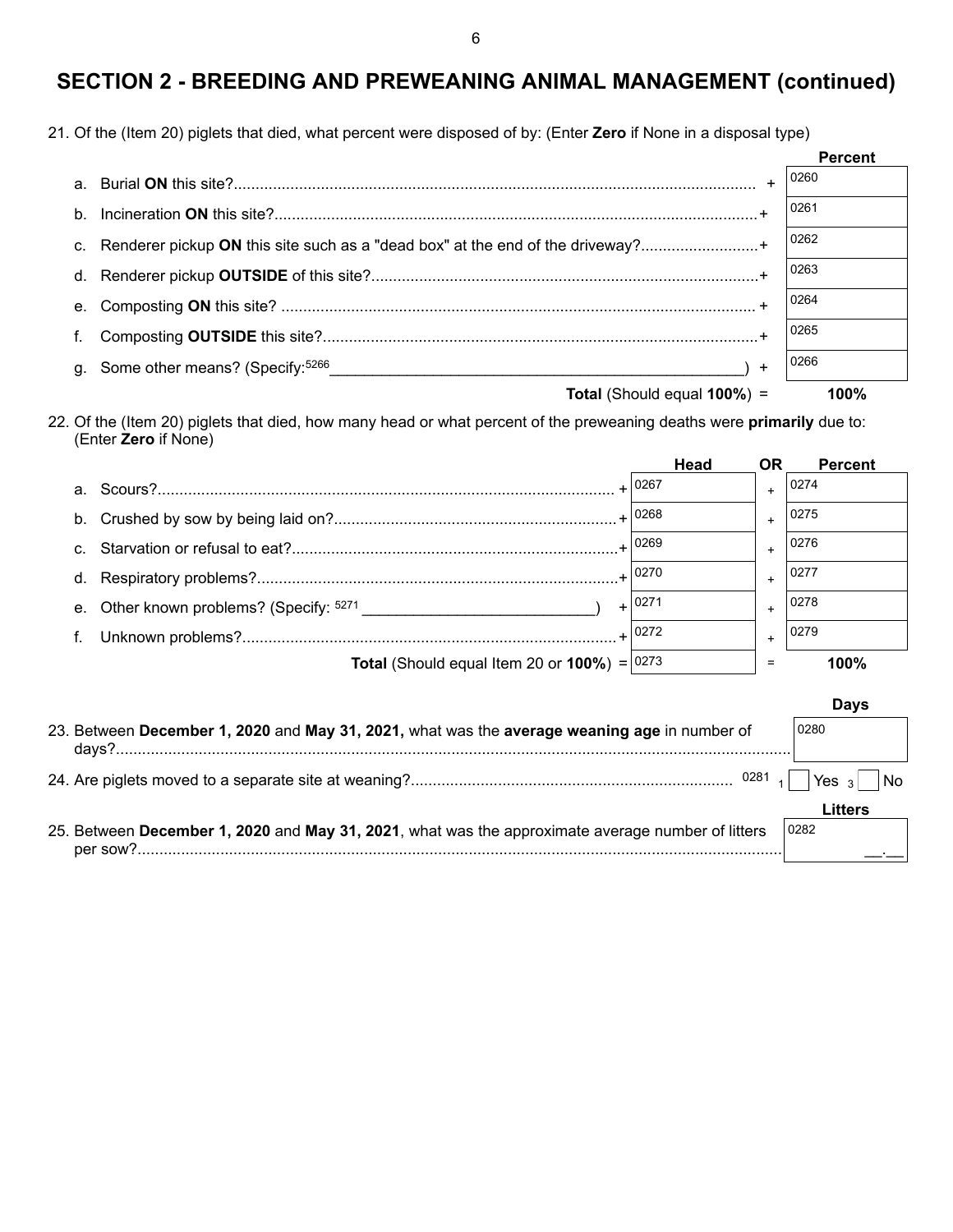| NOTE: For the purpose of this study, parity is the total number of farrowings a gilt or sow has |                                                                                                                             |                       |
|-------------------------------------------------------------------------------------------------|-----------------------------------------------------------------------------------------------------------------------------|-----------------------|
|                                                                                                 |                                                                                                                             | <b>Average Parity</b> |
|                                                                                                 | 26. Between December 1, 2020 and May 31, 2021, what was the approximate average parity of breeding 0283                     |                       |
|                                                                                                 | 27. Between December 1, 2020 and May 31, 2021, how many breeding females: (Enter Zero if None)                              | Head                  |
| a.                                                                                              |                                                                                                                             | 0284                  |
| $b_{-}$                                                                                         |                                                                                                                             | 0285                  |
|                                                                                                 | If Item 27a = ZERO, SKIP to Item 29                                                                                         |                       |
|                                                                                                 | 28. Of the (Item 27a) breeding females that died, what percent were disposed of by: (Enter Zero if None in a disposal type) |                       |
|                                                                                                 |                                                                                                                             | <b>Percent</b>        |
| a.                                                                                              |                                                                                                                             |                       |
| b.                                                                                              |                                                                                                                             | $+ 0287$              |
| C.                                                                                              | Renderer pickup ON this site such as a "dead box" at the end of the driveway? + $ 0288$                                     |                       |
| d.                                                                                              |                                                                                                                             |                       |
| е.                                                                                              |                                                                                                                             |                       |
|                                                                                                 |                                                                                                                             | $+ 0291$              |
|                                                                                                 | g. Some other means? (Specify: 5292                                                                                         | $+ 0292$              |

### **Total** (Should equal **100%**) = **100%**

### **If Item 27b = ZERO, SKIP to Section 3**

29. Of the (Item 27b) **breeding females culled**, how many head or what percent were culled primarily due to: (Enter **Zero** if None)

|              |                                                                             | Head     | <b>OR</b> | <b>Percent</b>        |
|--------------|-----------------------------------------------------------------------------|----------|-----------|-----------------------|
|              |                                                                             |          | $+$       | 1010                  |
| <sub>b</sub> |                                                                             |          | $+$       | 1011                  |
|              | c. Small litter size, high preweaning mortality or low birth weight? + 0295 |          | $+$       | 1012                  |
|              |                                                                             |          | $+$       | 1013                  |
|              |                                                                             |          | $+$       | 1014                  |
| f.           | Other known problems? (Specify: <sup>5298</sup>                             | $+ 0298$ | $+$       | 1015                  |
|              | <b>Total</b> (Should equal Item 27b or $100\%$ ) = $ 0299$                  |          | =         | 100%                  |
|              |                                                                             |          |           | <b>Average Parity</b> |

| 1016 |
|------|
|      |
|      |
|      |
|      |

7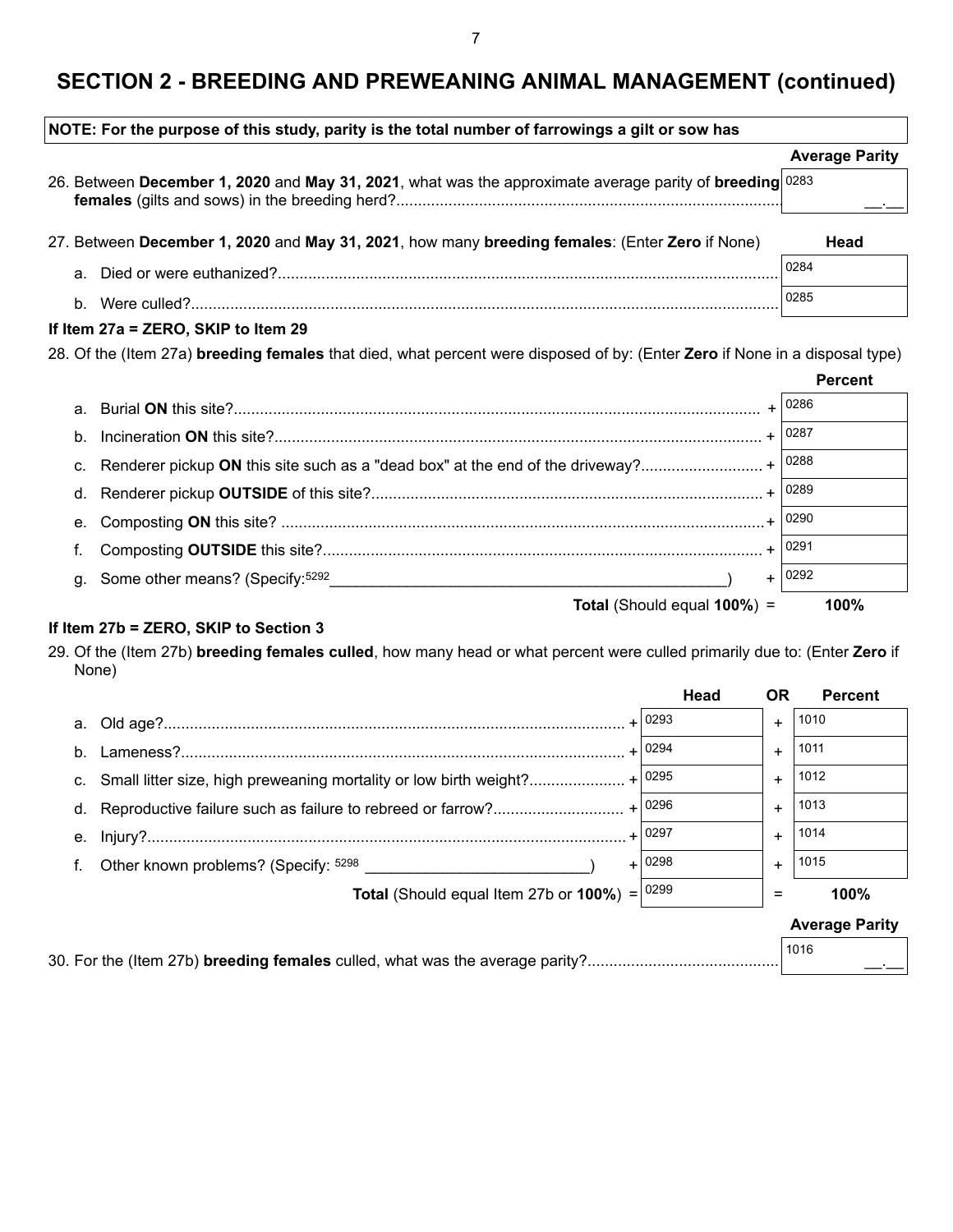**SECTION 3 - NURSERY AGED PIG MANAGEMENT**

|                                                                                                                                                                                                                                                                                                                                                                            | 0300                                                                                       |                |  |  |
|----------------------------------------------------------------------------------------------------------------------------------------------------------------------------------------------------------------------------------------------------------------------------------------------------------------------------------------------------------------------------|--------------------------------------------------------------------------------------------|----------------|--|--|
| 1. Between December 1, 2020 and May 31, 2021, did this site raise weaned pigs?                                                                                                                                                                                                                                                                                             |                                                                                            | No<br>Yes<br>3 |  |  |
| If Item 1 = NO, SKIP to Section 5                                                                                                                                                                                                                                                                                                                                          |                                                                                            |                |  |  |
| 2. Between December 1, 2020 and May 31, 2021, did this site raise nursery aged pigs                                                                                                                                                                                                                                                                                        | 0301                                                                                       | No<br>Yes<br>3 |  |  |
| If Item 2 = NO, SKIP to Section 4                                                                                                                                                                                                                                                                                                                                          |                                                                                            |                |  |  |
| Between December 1, 2020 and May 31, 2021, in which of the following facilities did this site raise most of its nursery<br>3.<br>aged pigs? Check one box below only (3a or 3b)?                                                                                                                                                                                           |                                                                                            |                |  |  |
|                                                                                                                                                                                                                                                                                                                                                                            | 0302 $\frac{1}{1}$                                                                         |                |  |  |
|                                                                                                                                                                                                                                                                                                                                                                            | $0303$ <sub>1</sub>                                                                        |                |  |  |
| NOTE: For this questionnaire in this section, answer for nursery aged pigs whether they are raised in a nursery or<br>wean to finish facility(ies).                                                                                                                                                                                                                        |                                                                                            |                |  |  |
| NOTE: Items 4 through 7 ask about what is generally or currently done.                                                                                                                                                                                                                                                                                                     |                                                                                            |                |  |  |
| NOTE: For the purposes of this study, all-in/all-out management means that every single animal is removed from a<br>room, building, or site, and the pig areas are then cleaned and disinfected before any new animals arrive. If a<br>facility (room, building, or site) is never completely empty of swine, the management approach is referred to as<br>continual flow. |                                                                                            |                |  |  |
|                                                                                                                                                                                                                                                                                                                                                                            |                                                                                            | Code           |  |  |
| 4. How do most nursery aged pigs flow through the nursery or wean-to-finish phase? (Enter Code from                                                                                                                                                                                                                                                                        |                                                                                            | 0304           |  |  |
|                                                                                                                                                                                                                                                                                                                                                                            | <b>LIST 7 - Flow Management</b>                                                            |                |  |  |
| 1 - Continual flow<br>2 - All swine removed, but swine areas not cleaned and<br>disinfected                                                                                                                                                                                                                                                                                | 3 - All-in/all-out by room<br>4 - All-in/all-out by building<br>5 - All-in/all-out by site |                |  |  |
|                                                                                                                                                                                                                                                                                                                                                                            |                                                                                            | Code           |  |  |
|                                                                                                                                                                                                                                                                                                                                                                            |                                                                                            |                |  |  |
| 5. Which type of facility is used for the most nursery aged pigs? (Enter Code from List 8 below)                                                                                                                                                                                                                                                                           |                                                                                            | 0305           |  |  |
|                                                                                                                                                                                                                                                                                                                                                                            | <b>LIST 8 - Facility Type</b>                                                              |                |  |  |
| 1 - Total confinement with mechanical ventilation<br>2 - Open building with no outside access                                                                                                                                                                                                                                                                              | 3 - Open building with outside access<br>4 - Other (Specify: 5305                          |                |  |  |
| NOTE: The next two Items refer to the specific facility reported in Item 5.                                                                                                                                                                                                                                                                                                |                                                                                            |                |  |  |
|                                                                                                                                                                                                                                                                                                                                                                            |                                                                                            | Code           |  |  |
| 6. How was manure from most nursery aged pigs collected and handled in this facility? (Enter Code                                                                                                                                                                                                                                                                          |                                                                                            | 0306           |  |  |
|                                                                                                                                                                                                                                                                                                                                                                            | <b>LIST 9 - Manure Collection and Handling</b>                                             |                |  |  |
| 1 - None                                                                                                                                                                                                                                                                                                                                                                   | 5 - Hand-cleaned                                                                           |                |  |  |
| 2 - Deep pit holding                                                                                                                                                                                                                                                                                                                                                       | 6 - Flush-under slats                                                                      |                |  |  |
| 3 - Shallow pit holding                                                                                                                                                                                                                                                                                                                                                    | 7 - Flush-open gutter                                                                      |                |  |  |
| 4 - Mechanical scraper or tractor                                                                                                                                                                                                                                                                                                                                          | 8 - Other (Specify: 5306                                                                   |                |  |  |
| 7. How was manure from most nursery aged pigs stored and treated in this facility? (Enter Code from                                                                                                                                                                                                                                                                        |                                                                                            | Code<br>0307   |  |  |
|                                                                                                                                                                                                                                                                                                                                                                            |                                                                                            |                |  |  |
|                                                                                                                                                                                                                                                                                                                                                                            | <b>LIST 10 - Manure Storage and Treatment</b>                                              |                |  |  |
| 1 - None<br>2 - Daily haul and spread                                                                                                                                                                                                                                                                                                                                      | 6 - Earthen Treatment lagoon<br>7 - Solid storage                                          |                |  |  |
| 3 - Composting<br>4 - Earthen Manure storage pond                                                                                                                                                                                                                                                                                                                          | 8 - Below Building in a Deep Pit<br>9 - Other (Specify: 5307                               |                |  |  |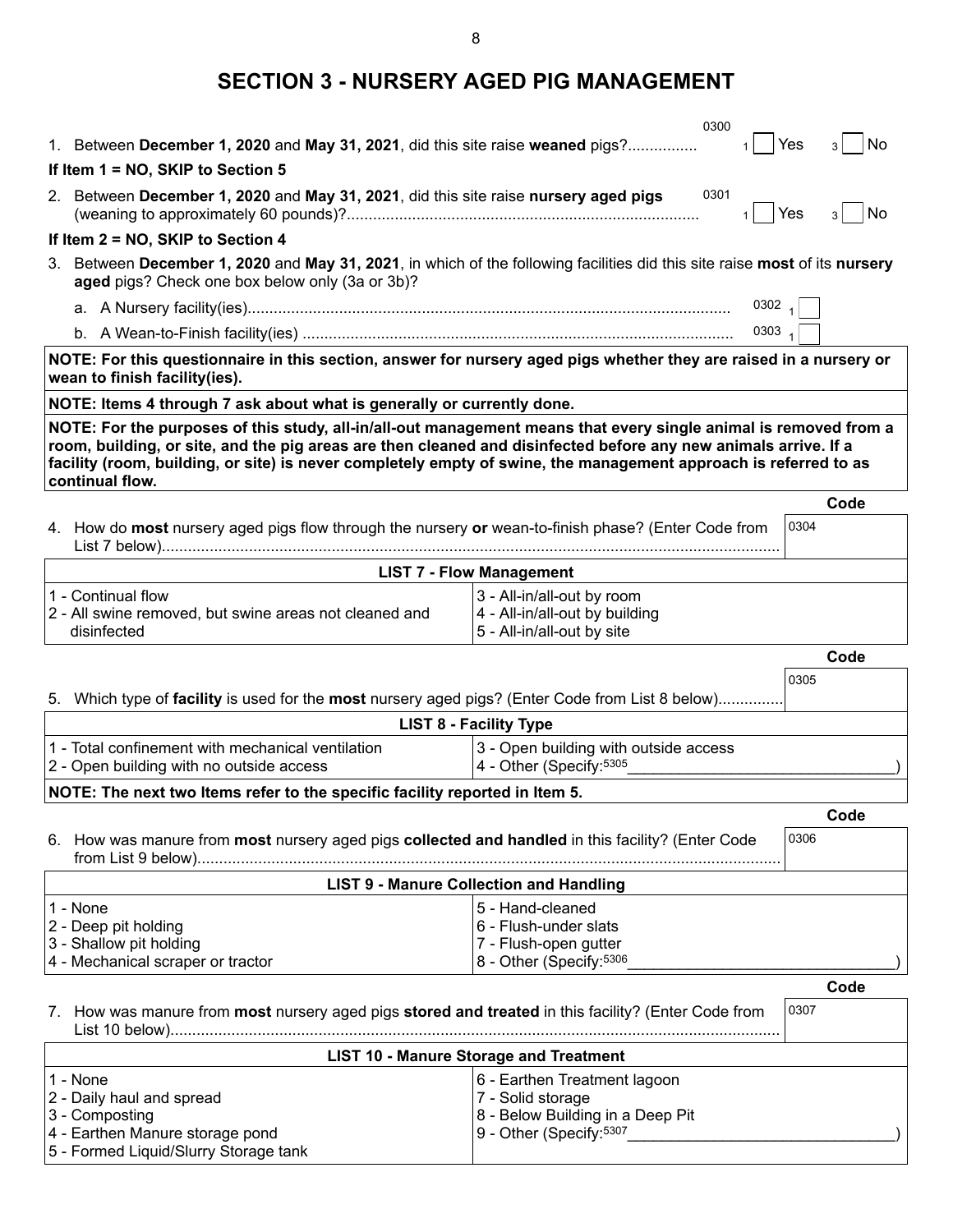## **SECTION 3 - NURSERY AGED PIG MANAGEMENT (continued)**

| SECTION 3 - NURSERY AGED PIG MANAGEMENT (CONTINUED)                                                                             |             |                             |
|---------------------------------------------------------------------------------------------------------------------------------|-------------|-----------------------------|
| 8. Between December 1, 2020 and May 31, 2021, approximately how many recently weaned pigs                                       |             | Head                        |
| entered the facility(ies) chosen in Item 3? (INCLUDE weaned pigs that came from this site,                                      |             | 0308                        |
| If question 8 = ZERO, SKIP to Section 4                                                                                         |             |                             |
| 9. Of the (Item 8) pigs, how many head or what percent originated from: (Enter<br>Zero if None)                                 |             |                             |
|                                                                                                                                 | Head        | <b>OR</b><br><b>Percent</b> |
| a.                                                                                                                              | 0309        | 0315<br>$\ddot{}$           |
| b.                                                                                                                              | 0310        | 0316<br>$\ddot{}$           |
| C.                                                                                                                              | 0311        | 0317<br>$\ddot{}$           |
| d.                                                                                                                              | 0312        | 0318<br>$\ddot{}$           |
| e. Another source? (Specify: 5313                                                                                               | 0313        | 0319<br>+                   |
| <b>Total</b> (Should equal Item 8 or $100\%$ ) =                                                                                | 0314        | 100%<br>$\equiv$            |
| If Item 9a = Item 8 or 100%, SKIP to Item 12                                                                                    |             |                             |
|                                                                                                                                 |             | <b>Sources</b>              |
| 10. Between December 1, 2020 and May 31, 2021, how many different off-site sources contributed                                  |             | 0320                        |
| 11. Were recently weaned pigs from different off-site sources commingled (shared 0321                                           | Yes         | No<br>DK<br>$\mathbf{3}$    |
| 12. What was the average age, in days of the (Item 8) pigs when they:                                                           |             | <b>Days</b>                 |
| а.                                                                                                                              |             | 0322                        |
| b.                                                                                                                              | 0323<br>N/A | 0324                        |
| Transitioned within the wean-to-finish facility(ies) to be fed and managed as<br>C.                                             | 0325<br>N/A | 0326                        |
|                                                                                                                                 |             | Head                        |
|                                                                                                                                 |             | 0327                        |
| If Item 13 = ZERO, SKIP to Section 4                                                                                            |             |                             |
| 14. Of the (Item 13) pigs that died, how many head or what percent of the deaths<br>were primarily due to: (Enter Zero if None) |             |                             |
|                                                                                                                                 | Head        | <b>OR</b><br><b>Percent</b> |

|    |                                                                        | $+ 0328$ |   | 0335 |
|----|------------------------------------------------------------------------|----------|---|------|
|    |                                                                        | $+ 0329$ |   | 0336 |
|    |                                                                        |          |   | 0337 |
|    | d. Central Nervous System signs or meningitis such as from Hemophilus, | 0331     |   | 0338 |
|    | e. Other known problems?(Specify: 5332                                 | $+ 0332$ |   | 0339 |
| f. |                                                                        | $+ 0333$ |   | 0340 |
|    | <b>Total</b> (Should equal Item 13 or <b>100%</b> ) = $ ^{0334}$       |          | = | 100% |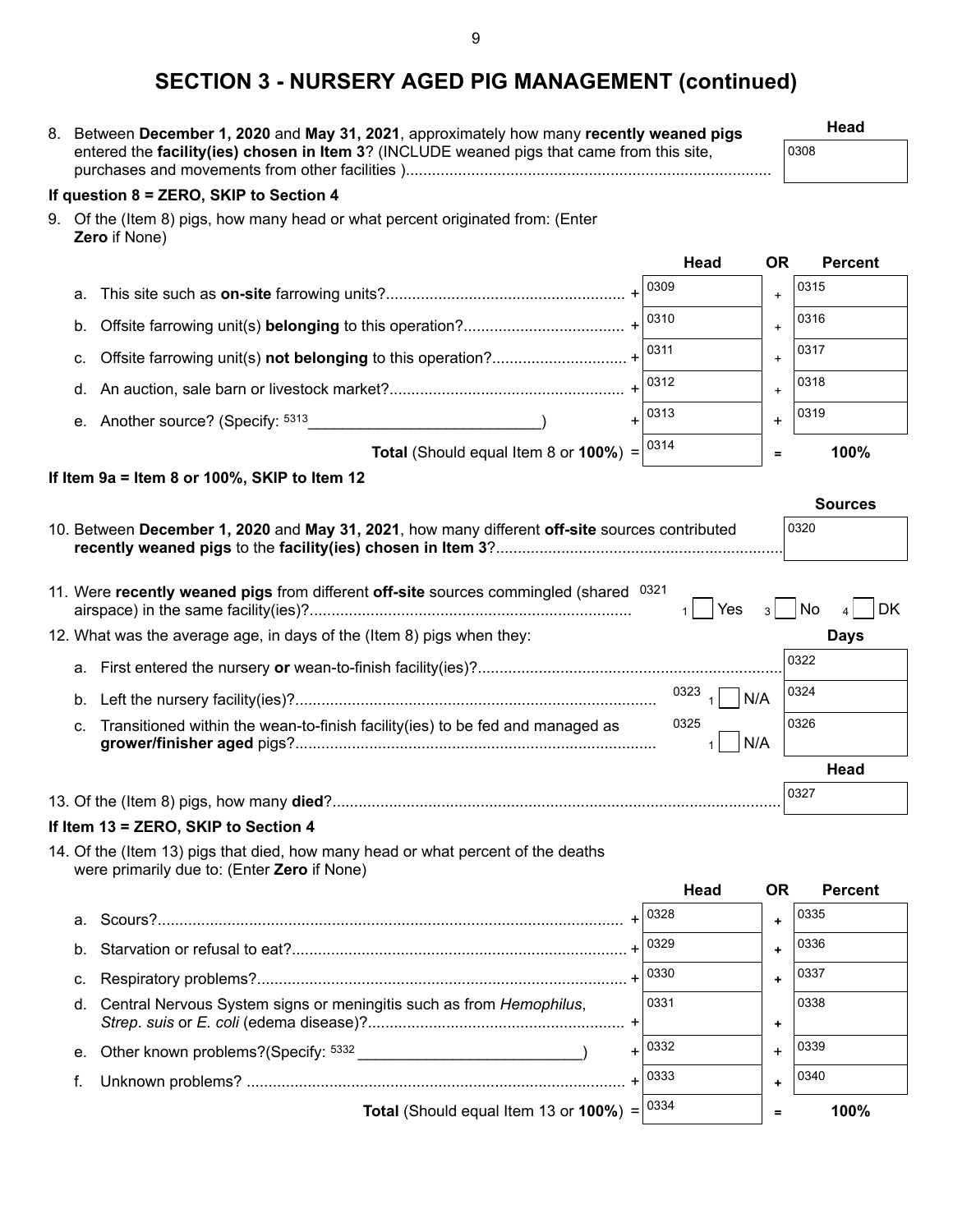### **SECTION 4 - GROWER/FINISHER AGED PIG MANAGEMENT**

1. Between **December 1, 2020** and **May 31, 2021**, did this site raise **Grower/finisher aged** pigs (nursery age to market weight)? 0400  $|$  Yes  $_3|$  No

#### **If Item 1 = NO, SKIP to Section 5**

- 2. Between **December 1, 2020** and **May 31, 2021**, in which of the following facility(ies) did this site raise **most** of its **grower/finisher aged** pigs? Check one box below only (2a or 2b)?
	- a. A Grower/Finisher facility(ies)?........................................................................................................... 0401 $_1$
	- b. A Wean-to-Finish facility(ies)? ............................................................................................................ 0402 $_1$

**NOTE: For this questionnaire in this section, answer these questions for grower/finisher aged pigs whether they are raised in a grower/finisher or wean to finish facility(ies).**

**NOTE: Items 3 through 9 ask about what is generally or currently done.**

**NOTE: For the purposes of this study, all-in/all-out management means that every single animal is removed from a room, building, or site, and the pig areas are then cleaned and disinfected before any new animals arrive. If a facility (room, building, or site) is never completely empty of swine, the management approach is referred to as continual flow.**

|                                                                                                    | vvuc |
|----------------------------------------------------------------------------------------------------|------|
| 3. How do most grower/finisher aged pigs flow through the grower/finisher or wean-to-finish phase? | 0403 |
|                                                                                                    |      |

| <b>LIST 11 - Flow Management</b>                       |                                   |  |
|--------------------------------------------------------|-----------------------------------|--|
| l1 - Continual flow                                    | 3 - All-in/all-out by room        |  |
| 2 - All swine removed, but swine areas not cleaned and | $ 4 - All-in/all-out by building$ |  |
| disinfected                                            | $ 5$ - All-in/all-out by site     |  |

**Code**

**Code**

0404

**Code**

|  |  | 4. Which type of facility is used for the most grower/finisher aged pigs? (Enter Code from List 12 below). |
|--|--|------------------------------------------------------------------------------------------------------------|
|  |  |                                                                                                            |

|                                                     | <b>LIST 12 - Facility Type</b>        |
|-----------------------------------------------------|---------------------------------------|
| l1 - Total confinement with mechanical ventilation_ | 3 - Open building with outside access |
| 2 - Open building with no outside access            | $4 - Other (Specify: 5404)$           |

#### **NOTE: The next five Items refer to the specific facility reported in Item 4.**

|                                                                                                      | Code |
|------------------------------------------------------------------------------------------------------|------|
| 5. How was manure from most grower/finisher aged pigs collected and handled in this facility? (Enter | 0405 |
| <b>LIST 13 - Manure Collection and Handling</b>                                                      |      |

| 11 - None                         | 15 - Hand-cleaned            |  |
|-----------------------------------|------------------------------|--|
| $ 2 - \text{Deep pit holding} $   | $ 6 -$ Flush-under slats     |  |
| 3 - Shallow pit holding           | 7 - Flush-open gutter        |  |
| 4 - Mechanical scraper or tractor | $8 -$ Other (Specify: $5405$ |  |

#### 6. How was manure from **most** grower/finisher aged pigs **stored and treated** in this facility? (Enter Code 0406 from List 14 below).........................................................................................................................................

| <b>LIST 14 - Manure Storage and Treatment</b>                                                                                        |                                                                                                                        |  |  |  |
|--------------------------------------------------------------------------------------------------------------------------------------|------------------------------------------------------------------------------------------------------------------------|--|--|--|
| 11 - None<br>2 - Daily haul and spread<br>3 - Composting<br>4 - Earthen Manure storage pond<br>5 - Formed Liquid/Slurry Storage tank | 6 - Earthen Treatment lagoon<br>7 - Solid storage<br>8 - Below Building in a Deep Pit<br>$ 9 -$ Other (Specify: $5406$ |  |  |  |

10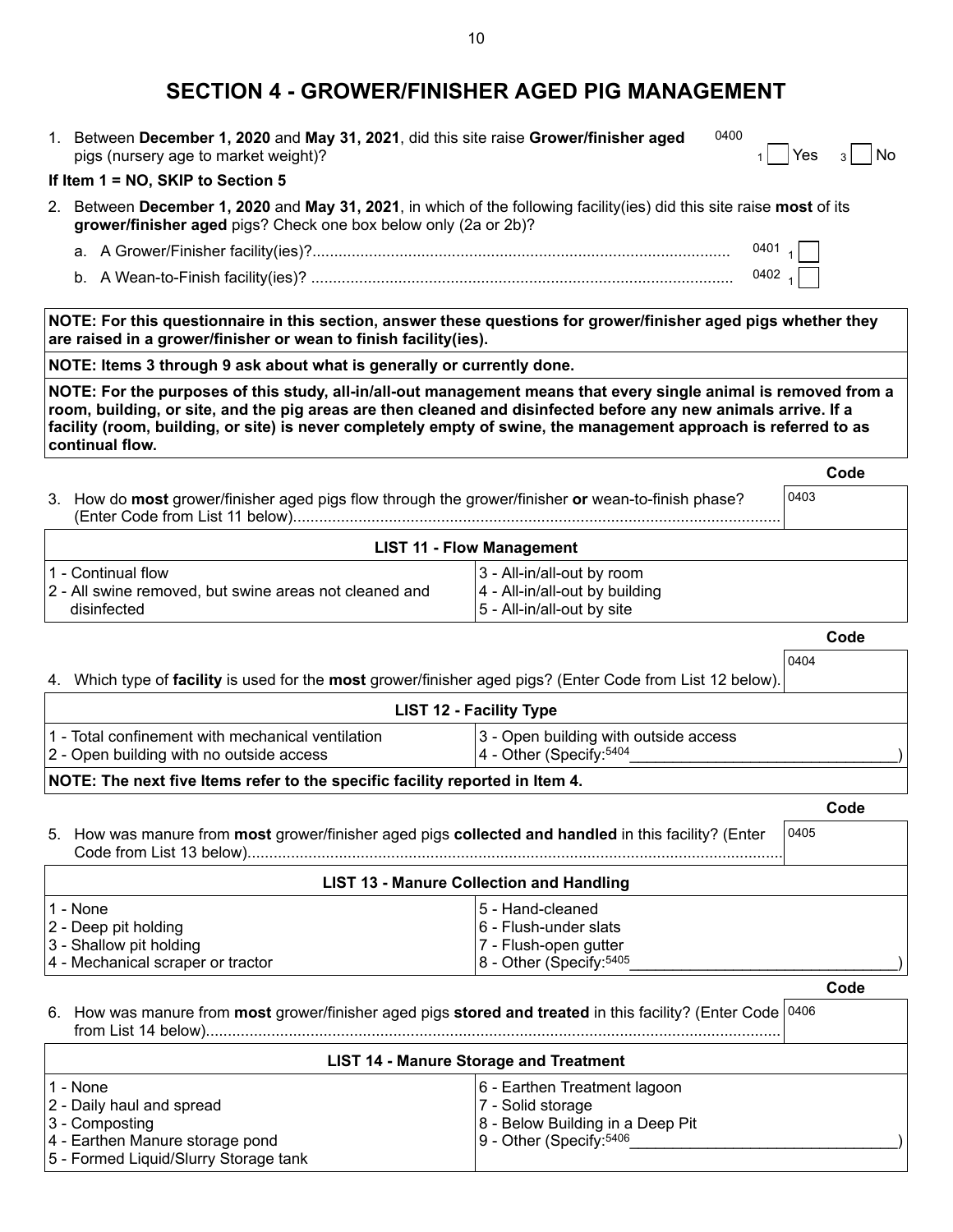# **SECTION 4 - GROWER/FINISHER AGED PIG MANAGEMENT (continued)**

| If Item $6 = 1$ , 2 or 3, SKIP to Item 9                                                                                                                                                                 |                      |           |                      |
|----------------------------------------------------------------------------------------------------------------------------------------------------------------------------------------------------------|----------------------|-----------|----------------------|
| NOTE: The next three Items refer to the method used to store or treat manure for the facility in Item 4.                                                                                                 |                      |           |                      |
| 7. Are any methods used to separate manure solid and liquid parts, such as a screw                                                                                                                       | 0407<br>$\mathbf{1}$ | Yes       | No<br>3 <sup>1</sup> |
|                                                                                                                                                                                                          |                      |           | <b>Times</b>         |
| 8. How many times in the last three years has the manure storage and treatment been cleaned out?                                                                                                         |                      |           | 0408                 |
| 9. What month(s) of the year do you typically clean the manure storage and treatment system? (Check all that apply)                                                                                      |                      |           |                      |
| April<br>July<br>January<br>$0415 \; 1$<br>0418 1<br>0412 1<br>0409 1                                                                                                                                    | October              |           |                      |
| February<br>August<br>May<br>0413 1<br>$0416 \t1$<br>0419 1<br>0410 1                                                                                                                                    | November             |           |                      |
| September<br>March<br>June<br>$0417 +$<br>0420 1<br>0414 1<br>$0411$ 1                                                                                                                                   | December             |           |                      |
| NOTE: For the rest of this section we switch topics from grower/finisher aged pigs to nursery aged pigs that<br>transition into being fed and managed as grower/finisher aged pigs.                      |                      |           |                      |
| 10. Between December 1, 2020 and May 31, 2021, approximately how many nursery aged pigs either<br>entered a grower/finisher facility(ies) or transitioned to become grower/finisher aged pigs within the |                      |           |                      |
| facility(ies) chosen in Item 2?                                                                                                                                                                          |                      |           | Head                 |
| INCLUDE nursery aged pigs that came from this site, purchases and movements from other facilities                                                                                                        |                      |           | 0421                 |
| If Question 10 = ZERO, SKIP to Section 5                                                                                                                                                                 |                      |           |                      |
| 11. Of the (Item 10) pigs, how many head or what percent originated from: (Enter Zero if None)                                                                                                           |                      |           |                      |
|                                                                                                                                                                                                          | Head                 | <b>OR</b> | <b>Percent</b>       |
| а.                                                                                                                                                                                                       | 0422                 | $\ddot{}$ | 0428                 |
|                                                                                                                                                                                                          | 0423                 | $\ddot{}$ | 0429                 |
| b.                                                                                                                                                                                                       | 0424                 |           | 0430                 |
| C.                                                                                                                                                                                                       | 0425                 | $\ddot{}$ | 0431                 |
| d.                                                                                                                                                                                                       | 0426                 | $\ddot{}$ | 0432                 |
| e. Another source? (Specify: 5426                                                                                                                                                                        | $+$                  |           |                      |
| Total (Should equal Item 10 or 100%) =                                                                                                                                                                   | 0427                 | $=$       | 100%                 |
| If Item 11a = Item 10 or 100%, SKIP to Item 14                                                                                                                                                           |                      |           |                      |
|                                                                                                                                                                                                          |                      |           | <b>Sources</b>       |
| 12. Between December 1, 2020 and May 31, 2021, how many different off-site sources contributed pigs<br>to be raised as grower/finisher aged pigs to the facility (ies) chosen in Item 2?                 |                      |           | 0433                 |
| 13. Were nursery aged pigs from different off-site sources commingled (shared                                                                                                                            | 0434<br>Yes $3$      |           | No<br>DK             |
| 14. What was the average age, in days of the (Item 10) pigs when they:                                                                                                                                   |                      |           | <b>Days</b>          |
| а.                                                                                                                                                                                                       | 0435                 | N/A       | 0436                 |
| Transitioned within the wean-to-finish facility(ies) to be fed and managed as<br>b.                                                                                                                      | 0437                 | N/A       | 0438                 |
|                                                                                                                                                                                                          |                      |           | 0439                 |
| C.                                                                                                                                                                                                       |                      |           | Head                 |
|                                                                                                                                                                                                          |                      |           | 0440                 |
|                                                                                                                                                                                                          |                      |           |                      |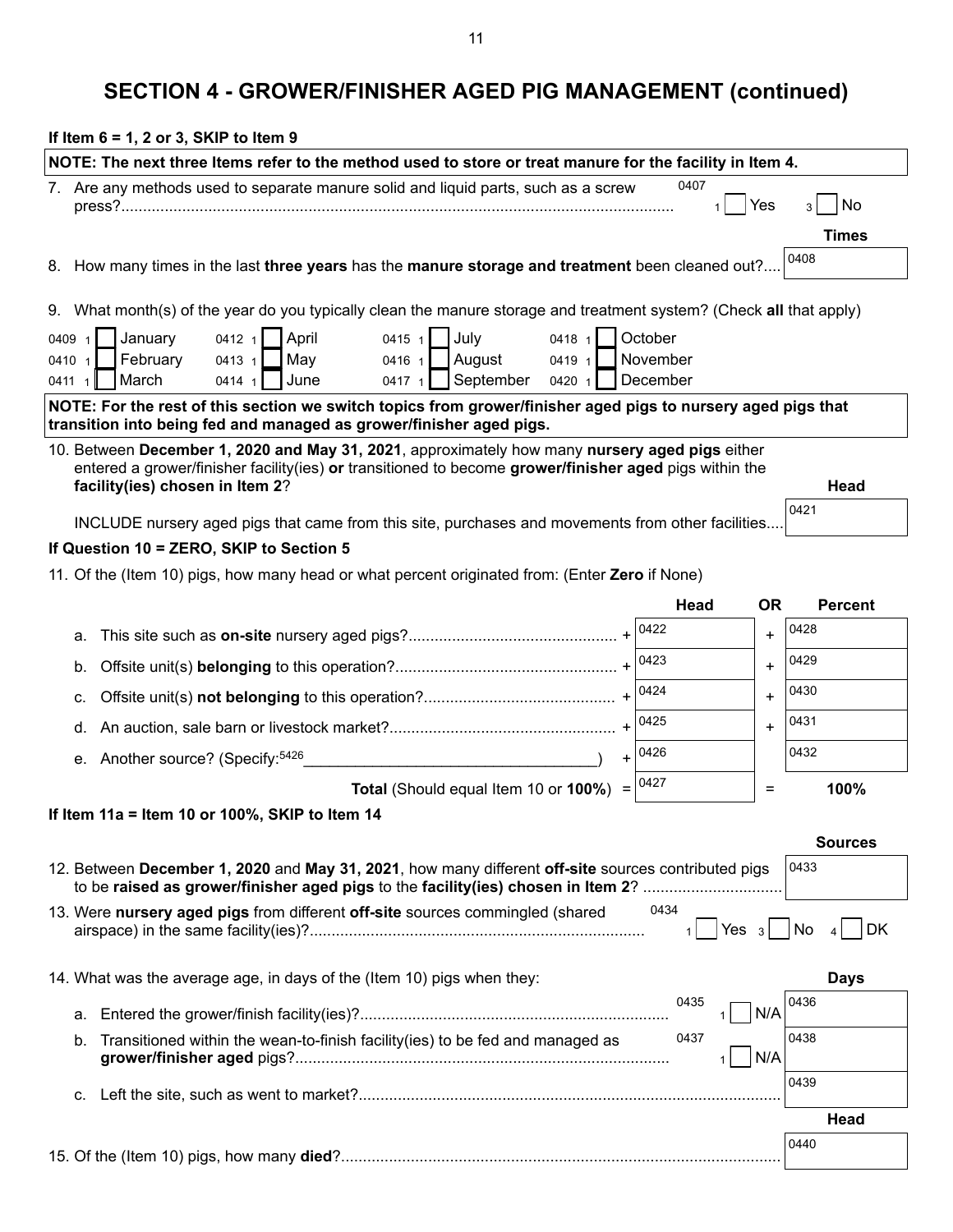### **SECTION 4 - GROWER/FINISHER AGED PIG MANAGEMENT (continued)**

#### **If Item 15 = ZERO, SKIP to Section 5**

16. Of the (Item 15) pigs that died, how many head or what percent of the deaths were primarily due to: (Enter **Zero** if None)



### **SECTION 5 - BIOSECURITY**

**If Sections 3 and 4 were not filled out because this site does not raise weaned pigs OR Section 3, Item 13 and Section 4, Item 15 BOTH = ZERO, SKIP to Item 3**

**NOTE: Item 1 refers to those swine that were reported as having died in: Section 3, Item 13 and Section 4, Item 15. If disposal type is not applicable (had no disposals in that category), Enter zero for that disposal type.**

| 1. For the weaned pigs (Nursery and Grower/Finisher Aged) that died on the site between<br>December 1, 2020 and May 31, 2021, what percent were disposed of by: (Enter Zero if None in a<br>disposal type)                                                                                               |                                                                                                                      |           |      |  |  |  |
|----------------------------------------------------------------------------------------------------------------------------------------------------------------------------------------------------------------------------------------------------------------------------------------------------------|----------------------------------------------------------------------------------------------------------------------|-----------|------|--|--|--|
| a.                                                                                                                                                                                                                                                                                                       |                                                                                                                      |           | 0500 |  |  |  |
| b.                                                                                                                                                                                                                                                                                                       |                                                                                                                      |           | 0501 |  |  |  |
| C.                                                                                                                                                                                                                                                                                                       | Renderer pickup ON this site such as a "dead box" at the end of the driveway?                                        |           | 0502 |  |  |  |
| d.                                                                                                                                                                                                                                                                                                       |                                                                                                                      |           | 0503 |  |  |  |
| е.                                                                                                                                                                                                                                                                                                       |                                                                                                                      | $\ddot{}$ | 0504 |  |  |  |
| f.                                                                                                                                                                                                                                                                                                       |                                                                                                                      |           | 0505 |  |  |  |
| g.                                                                                                                                                                                                                                                                                                       | Some other means? (Specify: 5506                                                                                     | $\ddot{}$ | 0506 |  |  |  |
|                                                                                                                                                                                                                                                                                                          | <b>Total (Should equal 100%)</b>                                                                                     | $\equiv$  | 100% |  |  |  |
|                                                                                                                                                                                                                                                                                                          | If Item 1f is 0% or blank, SKIP to Item 3                                                                            |           |      |  |  |  |
|                                                                                                                                                                                                                                                                                                          | 0507<br>2. Are dead swine from other sites also disposed of at this location OUTSIDE of this<br>Yes $3 \mid \mid$ No |           | DK   |  |  |  |
| NOTE: For Items 3 and 4, a Business or Non-Business visitor is not an employee. Business visitors might be a<br>veterinarian, construction worker, feed salesman or maintenance person. Non-Business visitors might be a tour of<br>school kids or a friend. Enter zero if none in a category in Item 3. |                                                                                                                      |           |      |  |  |  |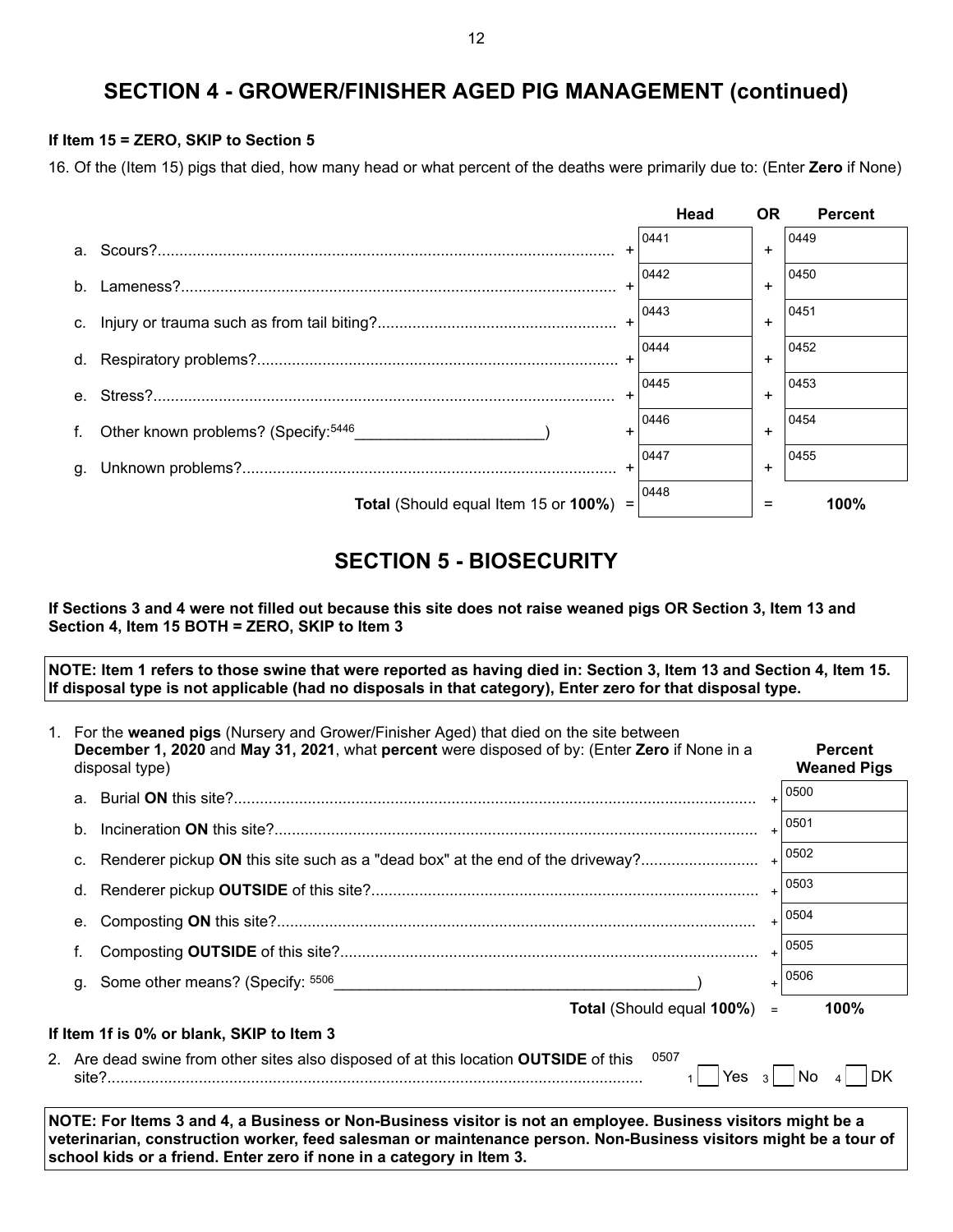# **SECTION 5 - BIOSECURITY (continued)**

|    |                                                                                                                                                                                                |                                             |                                                                         | <b>Business</b><br><b>Visitors</b> | <b>Non-Business</b><br><b>Visitors</b>                                       |
|----|------------------------------------------------------------------------------------------------------------------------------------------------------------------------------------------------|---------------------------------------------|-------------------------------------------------------------------------|------------------------------------|------------------------------------------------------------------------------|
|    | 3. Over the last three months, approximately how many visits were made onto your                                                                                                               |                                             |                                                                         | 0508                               | 0509                                                                         |
|    |                                                                                                                                                                                                |                                             | <b>Business</b><br><b>Visitors</b>                                      |                                    | <b>Non-Business</b><br><b>Visitors</b>                                       |
|    | 4. Are (column heading) allowed to enter into areas where swine                                                                                                                                |                                             | 0510<br>Yes $3$<br>$\mathbf{1}$                                         | No.                                | 0511<br>Yes<br>No<br>3                                                       |
|    | NOTE: In Item 5 answer 5a-e for each column. Check N/A if visitors of either type are not allowed in the hog and pig<br>facilities on the site per Item 4. Otherwise, Check Yes or No for all. |                                             |                                                                         |                                    |                                                                              |
| 5. | Before entering the swine facilities on this<br>site, are (column heading) required to:                                                                                                        | <b>Employees</b>                            | <b>Visitors</b>                                                         | <b>Business</b>                    | <b>Non-Business</b><br><b>Visitors</b>                                       |
|    | a. Take a shower immediately prior to                                                                                                                                                          | 0512<br>Yes $3$<br>$\mathbf{1}$             | 0517 $1$<br>Yes $3$<br>No<br>N/A<br>$\mathcal{P}$                       | <b>No</b>                          | 0522<br>Yes $3$<br>No<br>$\mathbf{1}$<br>N/A<br>$\overline{2}$               |
|    | b. Change to clean boots and coveralls                                                                                                                                                         | 0513<br>Yes $3$<br>$\mathbf{1}$             | 0518 $_1$<br>Yes $3$<br>N/A<br>No<br>$\overline{2}$                     | <b>No</b>                          | 0523<br>$\overline{1}$<br>Yes<br>No<br>$\mathbf{R}$<br>N/A<br>$\overline{2}$ |
|    | c. Use the Danish Entry or "Bench"                                                                                                                                                             | 0514<br>Yes<br>$\mathbf{3}$<br>$\mathbf{1}$ | 0519<br>Yes $3$<br>$\overline{1}$<br><b>No</b><br>N/A<br>$\overline{2}$ | No                                 | 0524<br>Yes<br>No<br>$\mathbf{1}$<br>$\mathbf{3}$<br>N/A<br>$\overline{2}$   |
|    | d. Wait 24 hours or more after visiting<br>any other swine site?                                                                                                                               | 0515<br>Yes $3$<br>$\mathbf{1}$             | 0520 $1$<br>Yes $3$<br><b>No</b><br>N/A<br>$\overline{2}$               | <b>No</b>                          | 0525<br><b>No</b><br>Yes $3$<br>N/A<br>$\overline{2}$                        |
|    | е.                                                                                                                                                                                             | 0516<br>Yes <sub>3</sub><br>$\mathbf{1}$    | 0521<br>$\overline{1}$<br>Yes $3$<br>N/A<br>No<br>$\overline{2}$        | <b>No</b>                          | 0526<br>Yes<br>No<br>$\mathbf{R}$<br>N/A<br>$\overline{2}$                   |
| 6. | Over the last three months, approximately how many visits were made onto your site by: (Enter Zero if None)                                                                                    |                                             |                                                                         |                                    |                                                                              |
|    |                                                                                                                                                                                                |                                             |                                                                         |                                    | <b>Number of Visits</b>                                                      |
|    | a.                                                                                                                                                                                             |                                             |                                                                         |                                    | 0527                                                                         |
|    |                                                                                                                                                                                                |                                             |                                                                         |                                    | 0528                                                                         |
| 7. | Before all animal transport trucks are brought onto this site to pick up swine, is it required that: (Check Yes, No or DK for<br>each)                                                         |                                             |                                                                         |                                    |                                                                              |

|                                       | $\sim$ $\sim$ $\sim$      | Baking | <b>Air Dry</b> |
|---------------------------------------|---------------------------|--------|----------------|
| If Item 7e = NO or DK, SKIP to Item 9 |                           |        |                |
|                                       | $^{0533}$ 1 YES 3 NO 4 DK |        |                |
|                                       |                           |        |                |
|                                       | $^{0531}$ 1 YES 3 NO 4 DK |        |                |
|                                       |                           |        |                |
|                                       | $^{0529}$ 1 YES 3 NO 4 DK |        |                |

8. What drying method is required (Check one box only)?................................................................... <sup>0534</sup> <sup>1</sup> <sup>0535</sup> <sup>1</sup>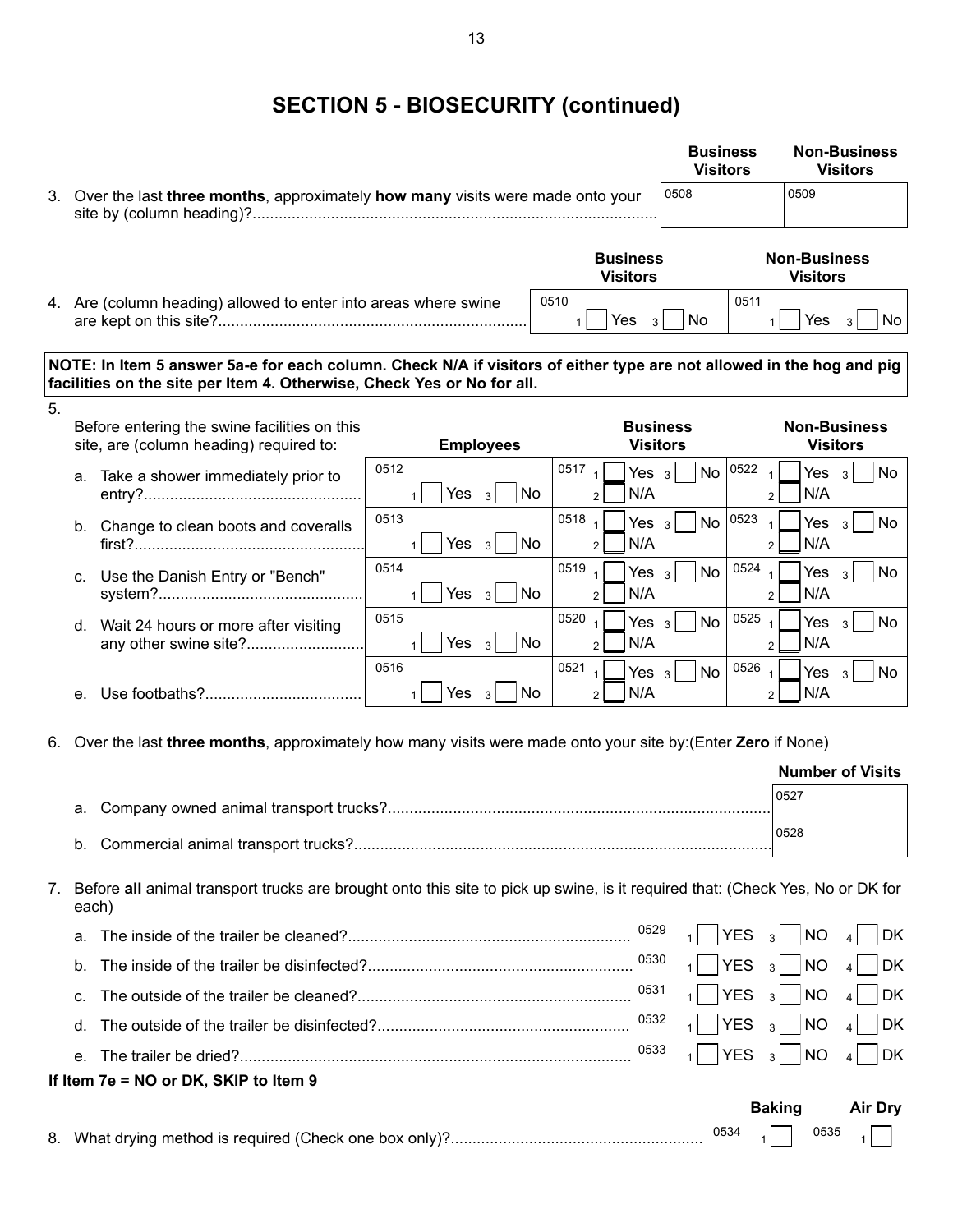# **SECTION 5 - BIOSECURITY (continued)**

|    | NOTE: For the purposes of this study, a Line of Separation is a line dividing the farm into a clean area and a dirty<br>area that neither drivers nor farm staff cross over.                     |         |                           |                             |
|----|--------------------------------------------------------------------------------------------------------------------------------------------------------------------------------------------------|---------|---------------------------|-----------------------------|
|    | 9. When loading or unloading swine does this site have a designated Line of Separation? $^{0536}$ 1 YES 3 NO                                                                                     |         |                           |                             |
|    | 10. Were any of the following methods of rodent control used on the site: (Check Yes or No for all)                                                                                              |         |                           |                             |
| а. |                                                                                                                                                                                                  |         |                           | $\overline{\mathsf{NO}}$    |
| b. |                                                                                                                                                                                                  |         |                           | N                           |
| С. |                                                                                                                                                                                                  |         |                           | NO                          |
| d. |                                                                                                                                                                                                  |         |                           | $\overline{\phantom{a}}$ NO |
| е. |                                                                                                                                                                                                  |         |                           | $\overline{\phantom{1}}$ NO |
| f. |                                                                                                                                                                                                  |         |                           | $\overline{\phantom{1}}$ NO |
| g. |                                                                                                                                                                                                  |         |                           | $0543$ 1 YES 3 NO           |
|    | 11. Do you use the following methods to keep wildlife (e.g., birds, rodents, cats) out of or away from buildings containing<br>swine: (Check Yes or No for each)                                 |         |                           |                             |
| а. |                                                                                                                                                                                                  |         |                           | <b>NO</b>                   |
| b. |                                                                                                                                                                                                  |         |                           | $\overline{N}$              |
| C. |                                                                                                                                                                                                  |         |                           | NO                          |
| d. |                                                                                                                                                                                                  |         |                           | N                           |
| е. | Exterior fan louvers or covers that close automatically when not in operation? 0548 1   YES 3                                                                                                    |         |                           | NO                          |
| f. |                                                                                                                                                                                                  |         | $YES_3$<br>$0549 \quad 1$ | N                           |
|    |                                                                                                                                                                                                  |         |                           | <b>Miles</b>                |
|    | 12. To the nearest quarter mile, how many miles is it from this site to the nearest site with any                                                                                                |         | 0550                      |                             |
|    |                                                                                                                                                                                                  |         |                           | <b>Sites</b>                |
|    | 13. How many sites with swine are within three miles of this site? INCLUDE sites regardless of who                                                                                               |         | 0551                      |                             |
|    |                                                                                                                                                                                                  |         |                           |                             |
|    | 0522<br>14. Are there feral swine in this site's county? INCLUDE swine on hunting clubs or                                                                                                       | Yes $3$ | No                        | DK                          |
|    |                                                                                                                                                                                                  |         |                           | <b>Times</b>                |
|    | 15. Between June 1, 2020 and May 31, 2021, how many times have feral swine or evidence of them<br>(such as footprints, rooted up land, low rubbed areas on trees, fences, etc.) been seen on the |         | 0553                      |                             |
|    | If Item 15 = ZERO, SKIP to Section 6                                                                                                                                                             |         |                           |                             |
|    | 16. If feral swine or evidence of them were seen on this site, was there any evidence that the                                                                                                   | 0554    |                           |                             |

16. If feral swine or evidence of them were seen on this site, was there any evidence that the feral swine entered or gained access to facilities used to house your swine or store feed?.............

 $_1$  | Yes  $_3$  | No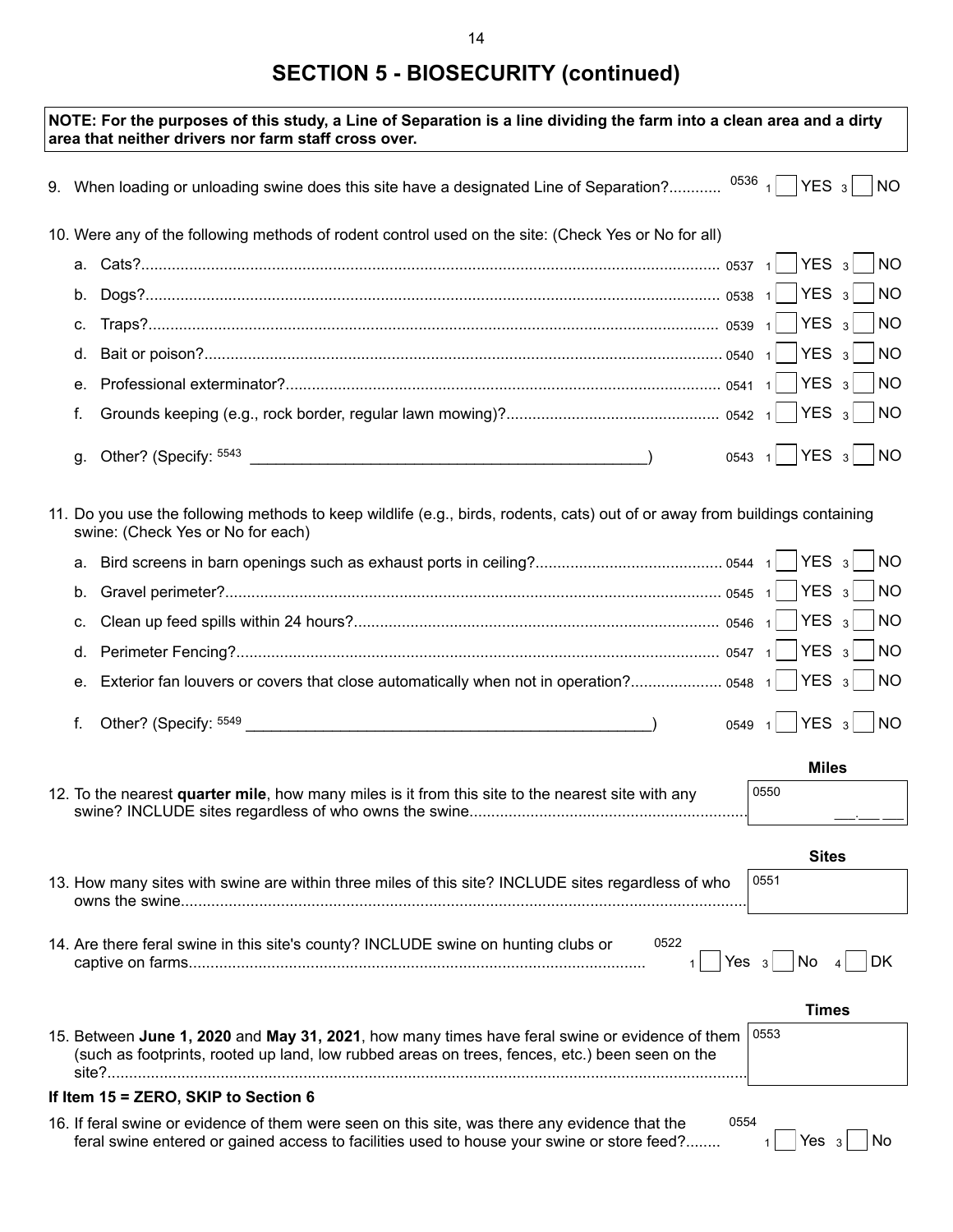### **SECTION 6 - OVERALL FARM MANAGEMENT**

| 1. During the past three years, how many times did this site test: (Enter Zero if None) | Times |
|-----------------------------------------------------------------------------------------|-------|
|                                                                                         | 0600  |
|                                                                                         | 0601  |
|                                                                                         | 0602  |
|                                                                                         |       |

**NOTE: For the purposes of this study, a written manure or nutrient management plan includes testing of nutrient values in both the soil and manure and limiting application of nutrients to agronomic rates for the crops to be grown.**

| 2. | Do you have and follow a written manure or nutrient management plan?                                                                                           | 0603 | <b>YES</b> | <b>NO</b><br>3 <sup>1</sup>          | <b>DK</b>         |
|----|----------------------------------------------------------------------------------------------------------------------------------------------------------------|------|------------|--------------------------------------|-------------------|
| 3. | Does this site have a Veterinary Client Patient Relationship (VCPR) with its                                                                                   | 0604 | <b>YES</b> | NO<br>3 <sup>1</sup>                 | <b>DK</b>         |
| 4. | Between June 1, 2020 and May 31, 2021, was anyone from this site in contact<br>with a veterinarian (include site visit, telephone, video conferences, email or | 0605 | YES        | $3$ NO                               | DK                |
|    | 5. Were any individuals who work on this site Pork Quality Assurance Plus (PQA                                                                                 | 0606 | <b>YES</b> | <b>NO</b><br>3 <sup>1</sup>          | DK                |
|    |                                                                                                                                                                | 0607 | <b>YES</b> | N<br>3 <sup>1</sup>                  | DK                |
|    | If Item $6 = NO$ or DK, SKIP to Item 8                                                                                                                         |      |            |                                      |                   |
|    |                                                                                                                                                                |      |            |                                      | <b>Month/Year</b> |
|    |                                                                                                                                                                |      |            | 0608                                 |                   |
|    |                                                                                                                                                                |      |            |                                      |                   |
|    | 8. Has this site ever been audited under the Common Swine Industry Audit?                                                                                      | 0609 | YES        | <b>NO</b><br>$\overline{\mathbf{3}}$ | <b>DK</b>         |
|    | If Item $8 = NO$ or DK, SKIP to Item 10                                                                                                                        |      |            |                                      |                   |
|    |                                                                                                                                                                |      |            |                                      | <b>Month/Year</b> |
|    |                                                                                                                                                                |      |            | 0610                                 |                   |

| 10. Between June 1, 2020 and May 31, 2021, were antibiotics used in swine water 0611                                                                                          | $\begin{array}{c} \begin{array}{ c c c c c } \hline \end{array} \end{array}$ The $\begin{array}{ c c c c c c } \hline \end{array}$ The $\begin{array}{ c c c c c c } \hline \end{array}$ The $\begin{array}{ c c c c c c } \hline \end{array}$ |  |  |
|-------------------------------------------------------------------------------------------------------------------------------------------------------------------------------|------------------------------------------------------------------------------------------------------------------------------------------------------------------------------------------------------------------------------------------------|--|--|
| $R_{\text{H}}$ $\ldots$ $A\Lambda = \text{N}\Omega$ $\ldots$ $\text{N}I$ $\Omega$ $\Omega$ $\text{N}\Omega$ $\Lambda$ $\ldots$ $\Omega$ $\ldots$ $\Omega$ $\ldots$ $\text{N}$ |                                                                                                                                                                                                                                                |  |  |

#### **If Item 10 = NO or DK, SKIP to Section 7**

**NOTE: For Item 11, check N/A for Items 11a - 11d only if antibiotics were not used via that delivery method (e.g., none delivered by Water).**

11. Between **June 1, 2020** and **May 31**, **2021,** when antibiotics were used in **water** or **feed on this site** which of the following information was recorded? (Check Yes, No, DK or N/A for each)

|         |                                             | Water                                                                                | Feed                                                                                                            |
|---------|---------------------------------------------|--------------------------------------------------------------------------------------|-----------------------------------------------------------------------------------------------------------------|
| a.      | Date antibiotic use 0612<br>began           | DK<br>NO<br>N/A<br>YES $3$<br>$\vert$ 4<br>$\begin{array}{c c} \hline \end{array}$ 2 | 0616<br>NO<br>DK <sub>2</sub><br>YES <sub>3</sub><br>N/A                                                        |
| b.      | Date antibiotic use<br>ended                | $DK_2$ N/A<br>$YES_3$<br>NO <sub>4</sub><br>0613                                     | $ \mathsf{DK}_2 $<br>$ 0617 \t1$ YES 3 NO 4<br>N/A                                                              |
|         | c. Antibiotic used                          | $ NO_4 $ $ DK_2 $ $ N/A $<br>$YES_3$<br>.0614                                        | $ 0618 \t1$ YES 3<br>NO <sub>4</sub><br>DK <sub>2</sub><br>N/A                                                  |
| $d_{-}$ | Treatment<br>withdrawal period $ 0615 \t1 $ | $YES_3$<br>$ NO_4 $ $ DK_2 $ $ N/A$                                                  | $ 0619 \t1$   YES 3<br>$DK_2$<br>$\begin{array}{ c c c c c } \hline \text{NO} & 4 \\ \hline \end{array}$<br>N/A |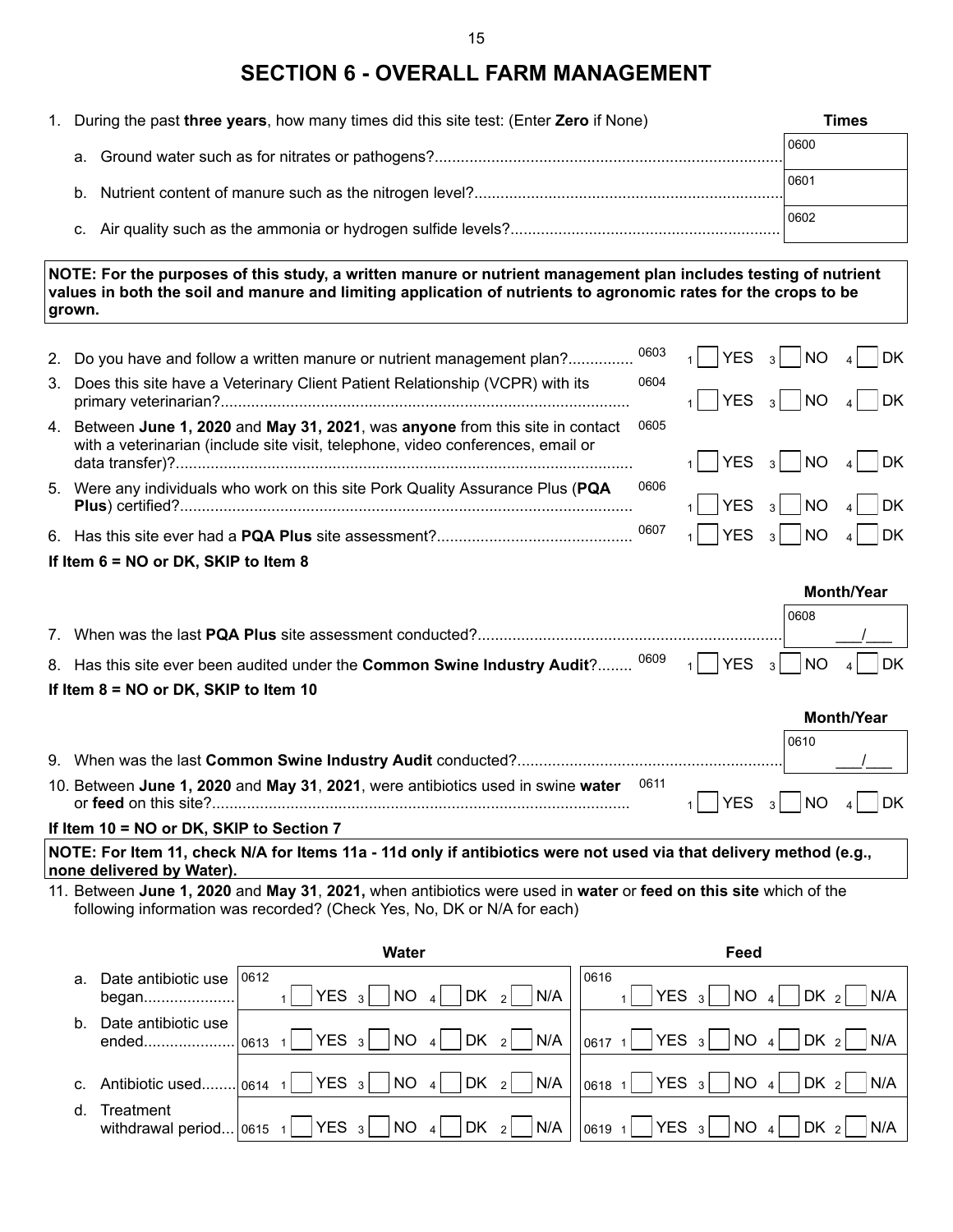### **SECTION 7 - CONCLUSION**

1. Would you like the opportunity to participate in Phase 2 of this study?................................... Yes  $3$  No

This will allow USDA-NASS staff to provide the following information to the State USDA-APHIS-NAHMS Coordinator, who is part of a non-regulatory program; your name, address, phone number, email address, total inventory, and operation type (market/breeding/other)? A Federal or State veterinary medical officer (VMO) will contact you to administer a Phase II questionnaire and the opportunity to obtain free testing for your hogs: fecal (*Salmonella*, *E. coli*, *Enterococcus*, *Campylobacter*) and oral (Seneca Valley Virus) pathogens. You are free to accept or decline participation at that time. Data collected from the Phase II questionnaire will be confidential, using the same, strong legal protections afforded this collection, and no name or contact information will be associated with the data. Data are only presented in aggregated summaries.

Please see the Appendix for more information, which can be found on the last page of this questionnaire or can be accessed at https://www.aphis.usda.gov/animal\_health/nahms/swine2021large-les.pdf.

#### **If Item 1 = 3, then SKIP to Item 3; Otherwise, continue to Item 2**

2. Please ensure that operator's name, phone number, address, and email address are all current from the **Large Enterprise Survey - Site Selection Form**. If they are not up to date, please update them below.

| Name:<br>2005                                                         | Address:<br>2007 |      |
|-----------------------------------------------------------------------|------------------|------|
|                                                                       |                  |      |
| Phone number:<br>2006                                                 | Email:<br>2008   |      |
| ENTER INTERVIEW RESPONSE CODE<br>3.                                   |                  |      |
| Out of business<br>$\overline{2}$                                     |                  |      |
| Refusal of LES                                                        |                  |      |
| Complete LES: Consented (Section 7, Question 1 = Yes)                 |                  |      |
| Complete LES: Refused consent (Section 7, Question 1 = No)<br>5       |                  |      |
| Out of scope                                                          |                  |      |
| Office Hold                                                           |                  | Code |
| Inaccessible                                                          |                  | 2000 |
| If Item 3 = 3 or 5, continue Item 4; Otherwise SKIP to Ending Time    |                  |      |
| ENTER REFUSAL RESPONSE CODE<br>4.                                     |                  |      |
| Does not want to commit time to the project                           |                  |      |
| Does not want involvement with government veterinarian                |                  |      |
| Does not have necessary records available<br>3                        |                  |      |
| Has participated in too many surveys                                  |                  |      |
| Does not want outside people on the swine site<br>5                   |                  |      |
| A bad time of year due to planting, harvesting, second job, etc.<br>6 |                  |      |
| Currently has or recently had disease problem with herd<br>7          |                  |      |
| Believes that surveys and reports hurt the farmer more than help<br>8 |                  |      |
| Could not get Owner/Contractor permission<br>9                        |                  | Code |
| No reason given or other miscellaneous reasons<br>10                  |                  | 2001 |
| <b>ENDING TIME (MILITARY).</b><br>5.                                  | 2002             |      |

| $\frac{1}{2}$ |  |
|---------------|--|
|               |  |

 $\frac{1}{\sqrt{2}}$   $\frac{1}{\sqrt{2}}$   $\frac{1}{\sqrt{2}}$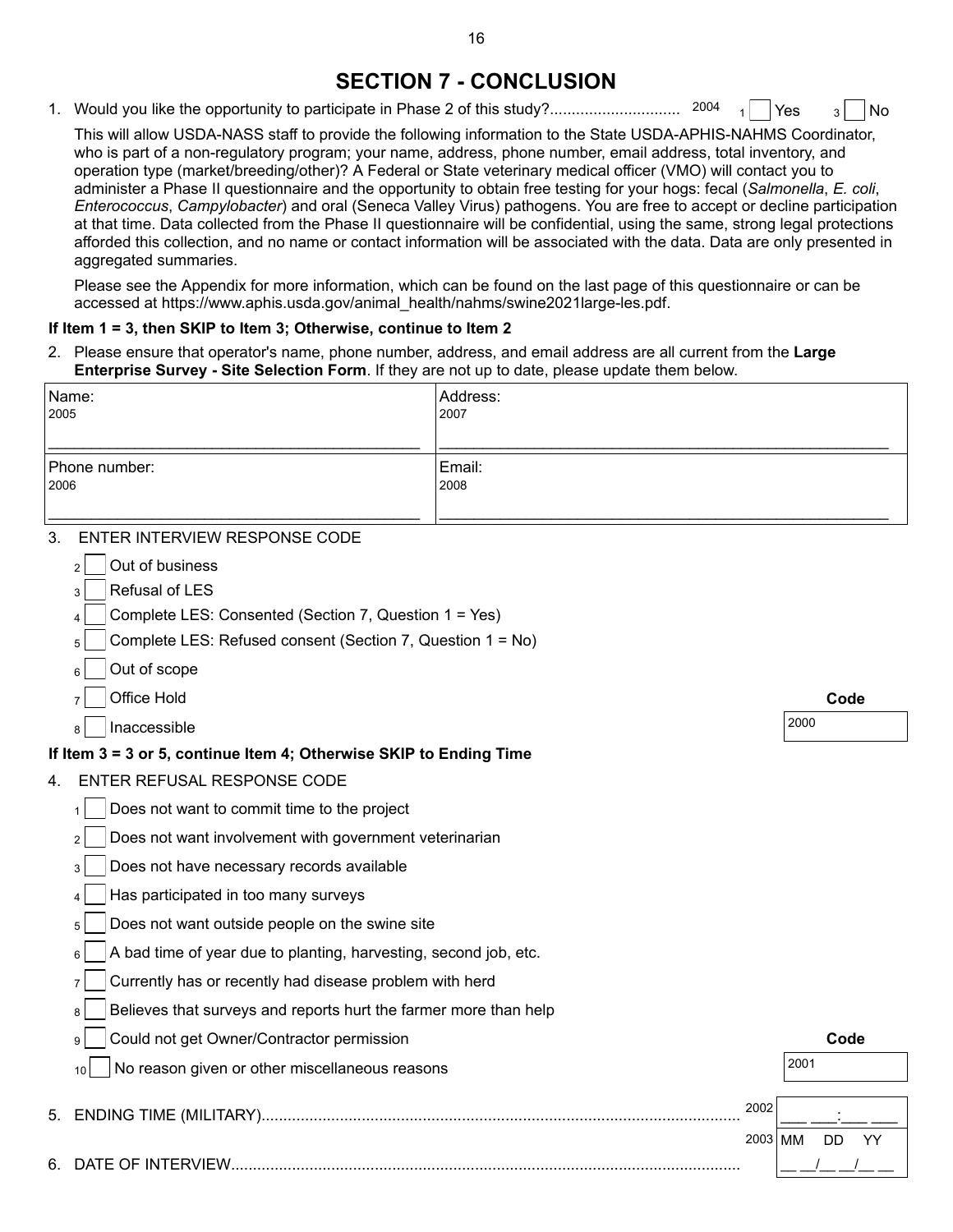**OR**

**Space for Notes and Comments**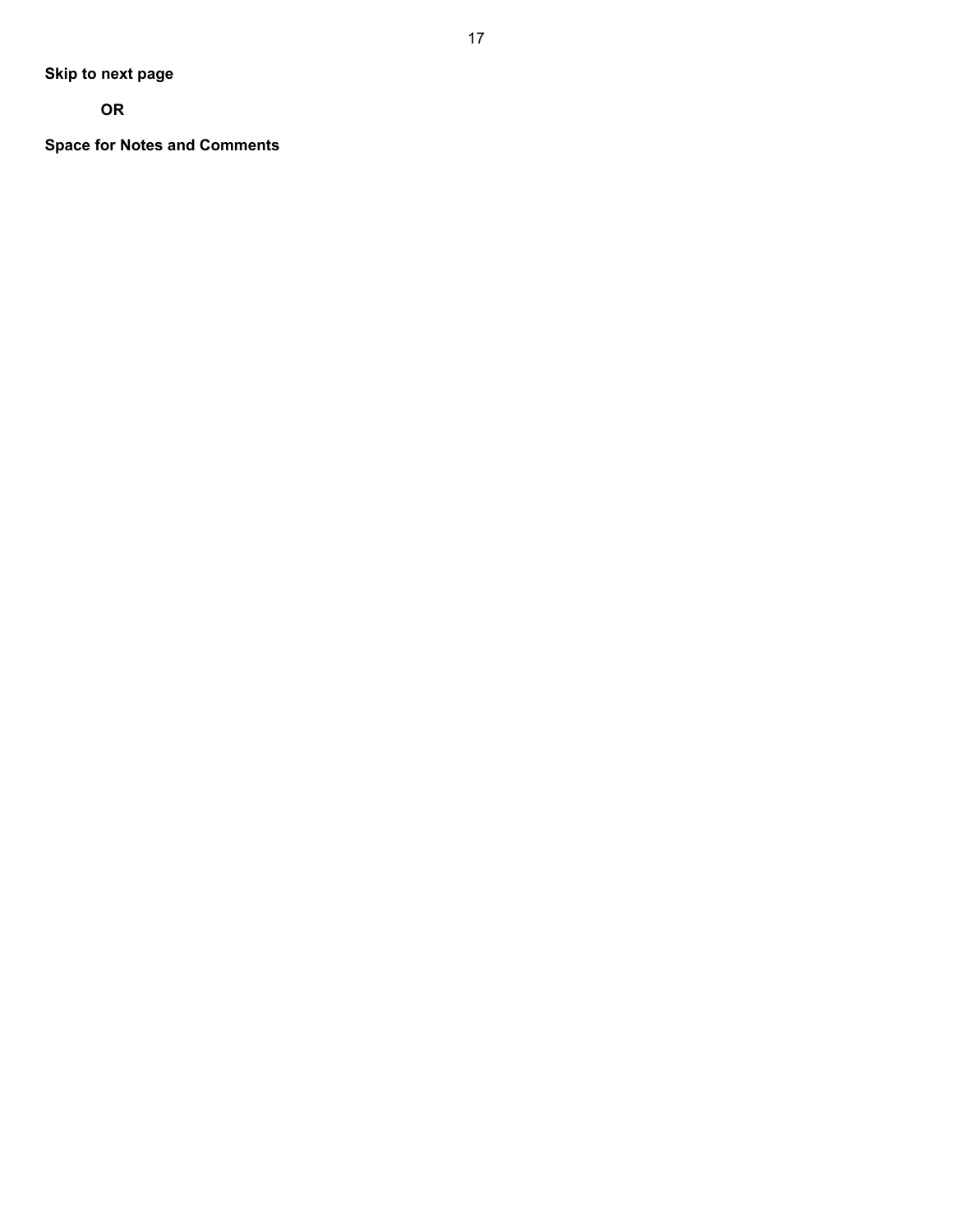**OR**

**Space for Notes and Comments**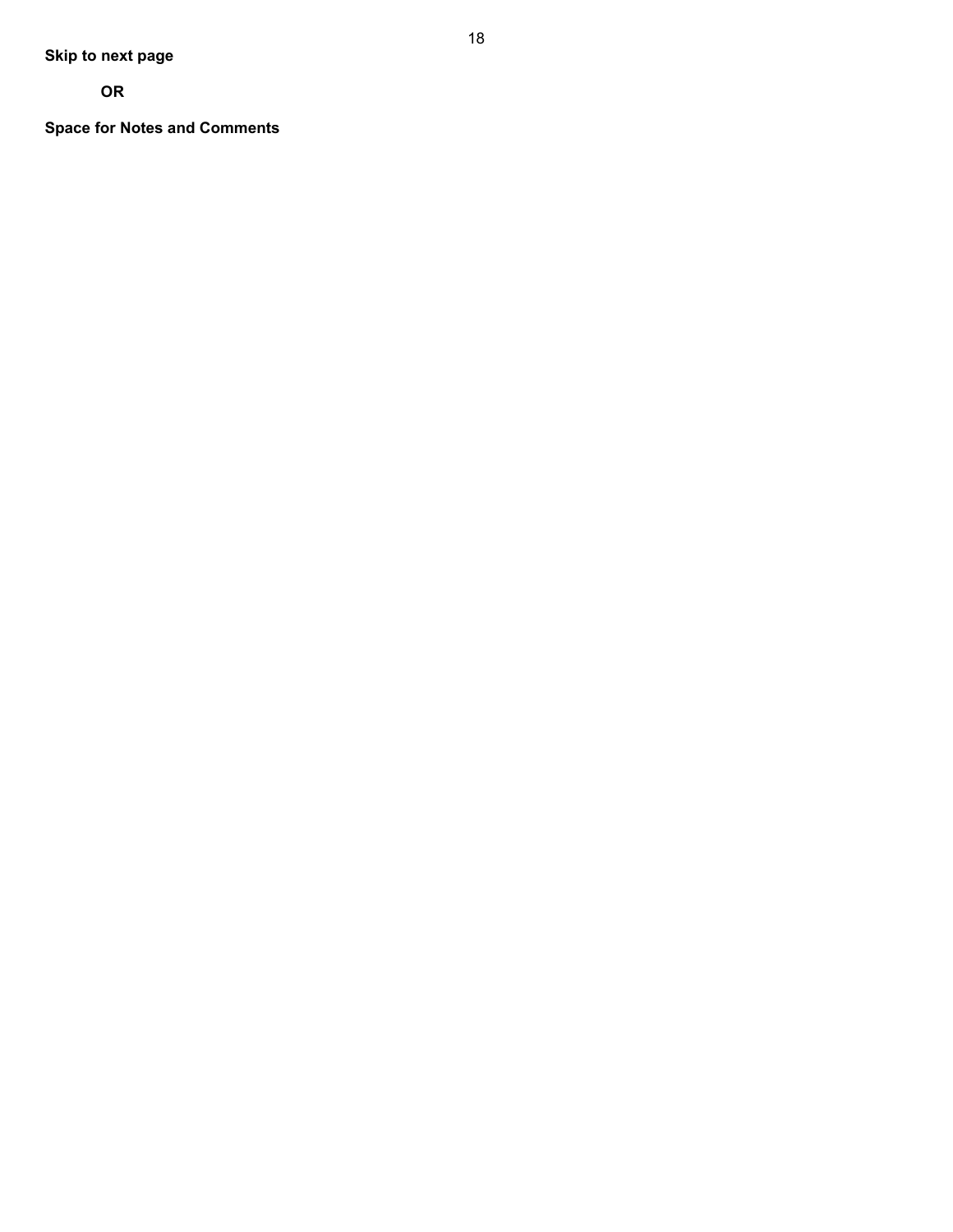**OR**

**Space for Notes and Comments**